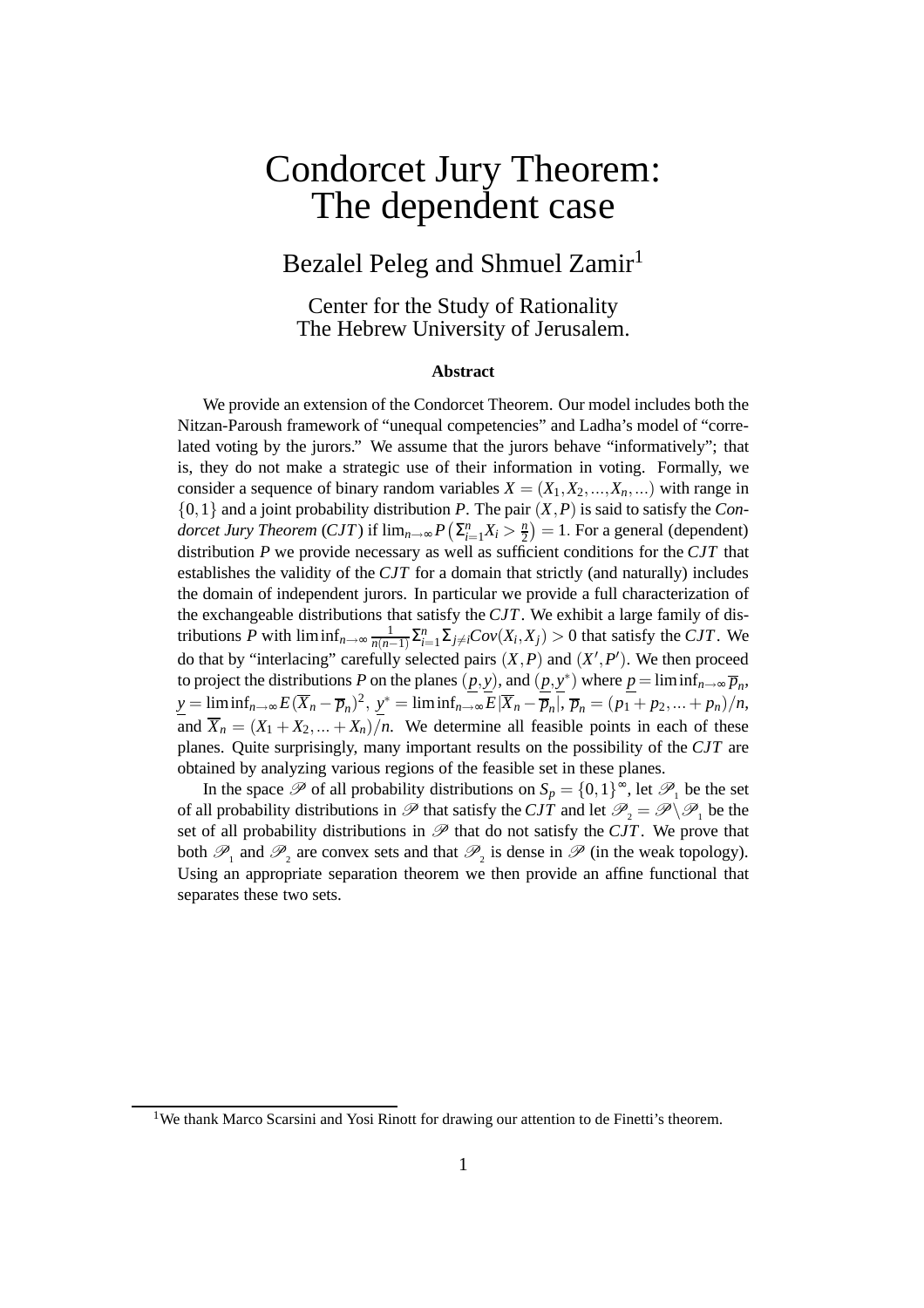# **Introduction**

The simplest way to present our problem is by quoting Condorcet's classic result (see Young (1997)):

**Theorem 1.** *(CJT –Condorcet 1785) Let n voters (n odd) choose between two alternatives that have equal likelihood of being correct a priori. Assume that voters make their judgements independently and that each has the same* probability p of being correct  $(\frac{1}{2} < p < 1)$ . Then, the probability that the *group makes the correct judgement using simple majority rule is*

$$
\sum_{h=(n+1)/2}^{n} [n!/h!(n-h)!] p^h (1-p)^{n-h}
$$

*which approaches* 1 *as n becomes large.*

We generalize Condorcet's model by presenting it as a *game with incomplete information* in the following way: Let  $I = \{1, 2, ..., n\}$  be a set of jurors and let *D* be the defendant. There are two *states of nature*: *g* – in which *D* is guilty, and *z* – in which *D* is innocent. Thus the set of states of nature is  $S = \{g, z\}$ . Each juror has an action set *A* with two actions:  $A = \{c, a\}$ . The action *c* is to *convict D*. The action *a* is to *acquit D*. Before the voting, each juror *i* gets a private random signal  $t^i \in T^i := \{t^i_g, t^i_z\}$ . In the terminology of games with incomplete information,  $T^i$  is the *type set* of juror *i*. The interpretation is that juror *i* of type  $t_g^i$  thinks that *D* is guilty while juror *i* of type  $t_z^i$  thinks that *D* is innocent. The signals of the jurors may be dependent and may also depend on the the state of nature. In our model the jurors act "*informatively*" (not "strategically"); that is, the strategy of juror *i* is  $\sigma^i : T^i \to A$  given by  $\sigma^i(t_g^i) = c$  and  $\sigma^i(t_g^i) = a$ . The definition of informative voting is due to Austen-Smith and Banks (1996), who question the validity of the CJT in a strategic framework. Informative voting was, and is still, assumed in the vast majority of the literature on the *CJT*, mainly because it is implied by the original Condorcet assumptions. More precisely, assume, as Condorcet did, that  $P(g) = P(z) = 1/2$  and that each juror is more likely to receive the "correct" signal (that is,  $P(t_g^i|g) = P(t_z^i|z) = p > 1/2$ ); then the strategy of voting informatively maximizes the probability of voting correctly, among all four pure voting strategies. Following Austen-Smith and Banks, strategic voting and Nash Equilibrium were studied by Wit (1998), Myerson (1998), and recently by Laslier and Weibull (2008), who discuss the assumption on preferences and beliefs under which sincere voting is a Nash equilibrium in a general deterministic majoritarian voting rule. As we said before, in this work we do assume informative voting and leave strategic considerations and equilibrium concepts for the next phase of our research. The action taken by a finite society of jurors  $\{1,\ldots,n\}$  (i.e. the jury verdict) is determined by a simple majority (with some tie-breaking rule, e.g., by coin tossing). We are interested in the probability that the (finite) jury will reach the correct decision. Again in the style of games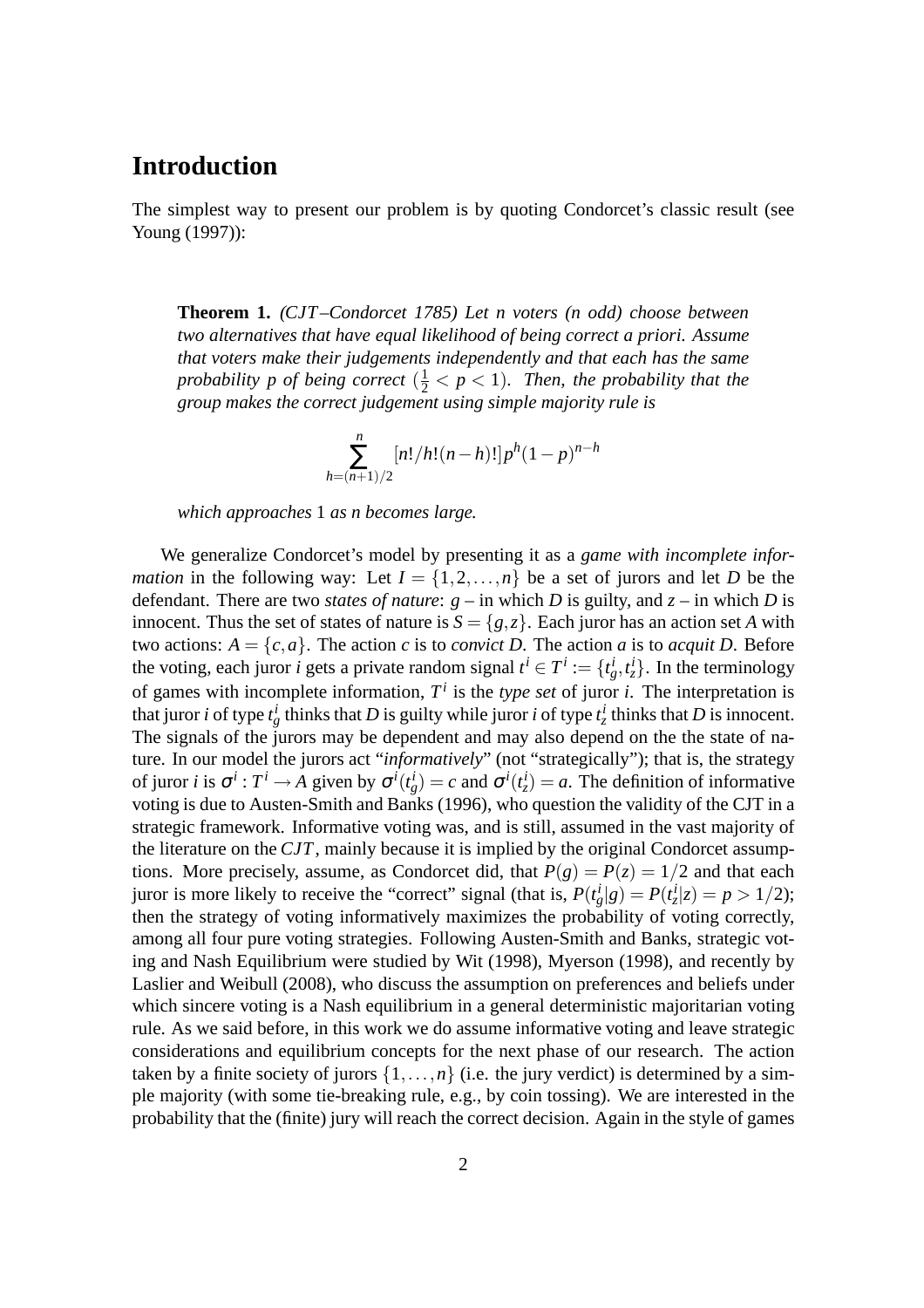with incomplete information let  $\Omega_n = S \times T^1 \times, ..., \times T^n$  be the set of *states of the world*. A state of the world consists of the state of nature and a list of the types of all jurors. Denote by  $p^{(n)}$  the probability distribution on  $\Omega_n$ . This is a joint probability distribution on the state of nature and the signals of the jurors. For each juror *i* let the random variable  $X_i: S \times T^i \to \{0, 1\}$  be the indicator of his correct voting, i.e.,  $X_i(g, t_g^i) = X_i(z, t_z^i) = 1$  and  $X_i(g,t^i) = X_i(z,t^i_g) = 0$ . The probability distribution  $p^{(n)}$  on  $\Omega_n$  induces a joint probability distribution on the the vector  $X = (X_1, \ldots, X_n)$ , which we denote also by  $p^{(n)}$ . If *n* is odd, then the probability that the jury reaches a correct decision is

$$
p^{(n)}\left(\sum_{i=1}^n X_i > \frac{n}{2}\right)
$$

.

Figure 1 illustrates our construction in the case  $n = 2$ . In this example, according to  $p^{(2)}$  the state of nature is chosen with unequal probabilities for the two states:  $P(g)$  =  $1/4$  and  $P(z) = 3/4$  and then the types of the two jurors are chosen according to a joint probability distribution that depends on the state of nature.



**Figure 1** The probability distribution  $p^{(2)}$ .

Guided by Condorcet, we are looking for limit theorems as the the size of the jury increases. Formally, as *n* goes to infinity we obtain an increasing sequence of "worlds",  $(\Omega_n)_{n=1}^{\infty}$ , such that for all *n*, the projection of  $\Omega_{n+1}$  on  $\Omega_n$  is the whole  $\Omega_n$ . The corresponding sequence of probability distributions is  $(p^{(n)})_{n=1}^{\infty}$  and we assume that for every *n*, the marginal distribution of  $p^{(n+1)}$  on  $\Omega_n$  is  $p^{(n)}$ . It follows from the Kolmogorov extension theorem (see Loeve (1963), p. 93) that this defines a unique probability measure *P* on the (projective, or *inverse*) limit

$$
\Omega = \lim_{\infty \leftarrow n} \Omega_n = S \times T^1 \times \ldots \times T^n \ldots
$$

such that, for all *n*, the marginal distribution of *P* on  $\Omega_n$  is  $p^{(n)}$ .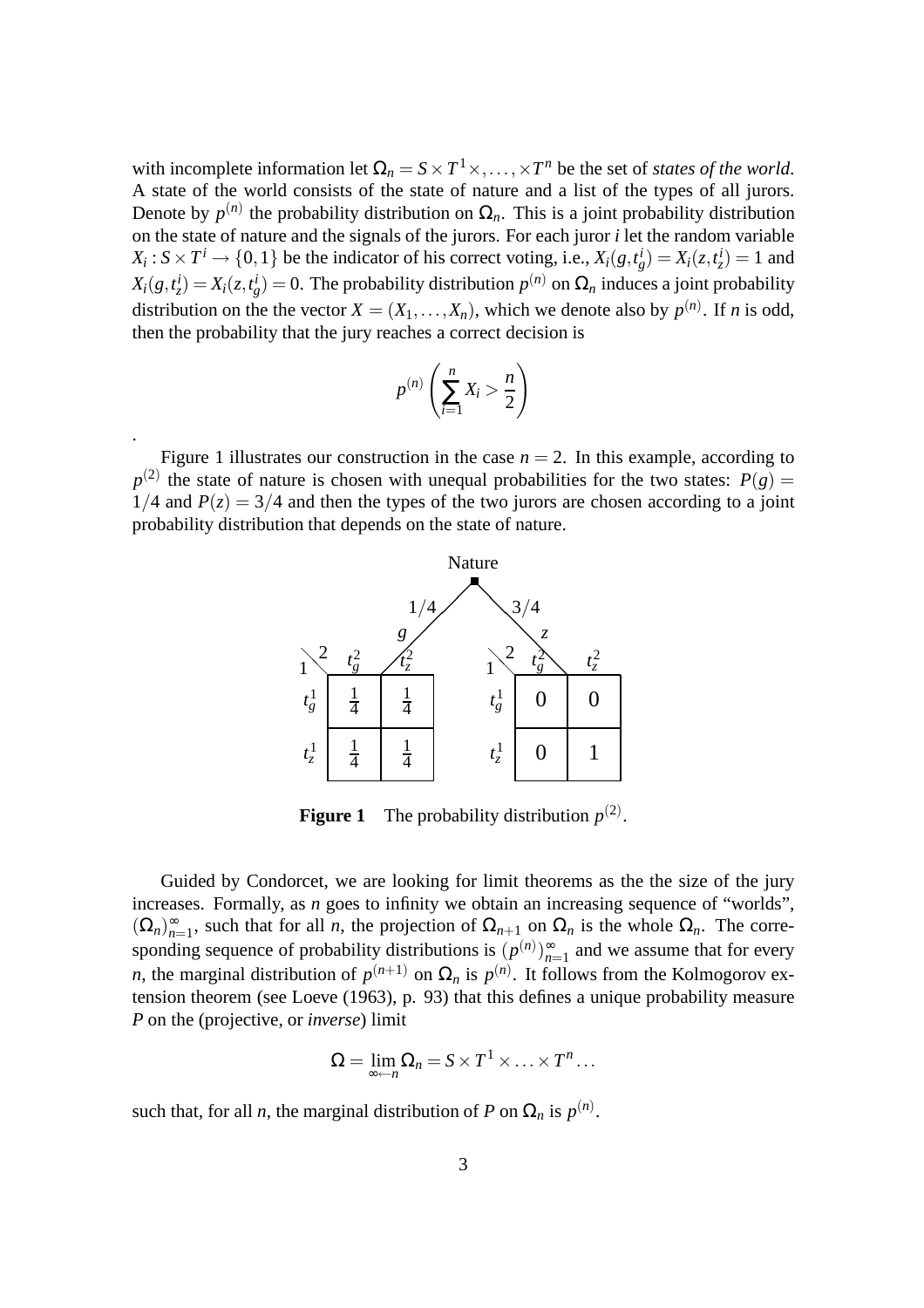In this paper we address the the following problem: Which probability measures *P* derived in this manner satisfy the *Condorcet Jury Theorem* (*CJT*); that is, Which probability measures *P* satisfy

$$
\lim_{n\to\infty} P\left(\sum_{i=1}^n X_i > \frac{n}{2}\right) = 1.
$$

As far as we know, the only existing result on this general problem is that of Berend and Paroush (1998), which deals only with independent jurors.

Rather than working with the space  $\Omega$  and its probability measure *P*, it will be more convenient to work with the infinite sequence of binary random variables

 $X = (X_1, X_2, \ldots, X_n, \ldots)$  (the indicators of "correct voting") and the induced probability measure on it, which we shall denote also by *P*. Since the pair  $(X, P)$  is uniquely determined by  $(\Omega, P)$ , in considering all pairs  $(X, P)$  we cover all pairs  $(\Omega, P)$ .

We provide a full characterization of the exchangeable sequences  $X = (X_1, X_2, ..., X_n, ...)$ that satisfy the *CJT*. For a general (dependent) distribution *P*, not necessarily exchangeable, we provide necessary as well as sufficient conditions for the *CJT*. We exhibit a large family of distributions *P* with  $\liminf_{n\to\infty} \frac{1}{n(n-1)}$  $\frac{1}{n(n-1)}\sum_{i=1}^{n}\sum_{j\neq i}Cov(X_i, X_j) > 0$  that satisfy the *CJT*.

In the space  $\mathscr P$  of all probability distributions on  $S_p = \{0,1\}^\infty$ , let  $\mathscr P_1$  be the set of all probability distributions in  $\mathscr{P}$  that satisfy the *CJT* and let  $\mathscr{P}_2 = \mathscr{P} \setminus \mathscr{P}_1$  be the set of all probability distributions in  $\mathscr P$  that do not satisfy the *CJT*. We prove that both  $\mathscr P_1$  and  $\mathscr P_2$ are convex sets and that  $\mathcal{P}_2$  is dense in  $\mathcal P$  (in the weak topology). Using an appropriate separation theorem we then provide an affine functional that separates these two sets.

# **1 Sufficient conditions**

Let  $X = (X_1, X_2, \ldots, X_n, \ldots)$  be a sequence of binary random variables with range in  $\{0,1\}$ and with joint probability distribution *P*. The sequence *X* is said to satisfy the *Condorcet Jury Theorem* (*CJT*) if

$$
\lim_{n \to \infty} P\left(\sum_{i=1}^{n} X_i > \frac{n}{2}\right) = 1\tag{1}
$$

We shall investigate necessary as well as sufficient conditions for *CJT*.

Given a sequence of random binary variables  $X = (X_1, X_2, \ldots, X_n, \ldots)$  with joint distribution P denote  $p_i = E(X_i)$ ,  $Var(X_i) = E(X_i - p_i)^2$  and  $Cov(X_i, X_j) = E[(X_i - p_i)(X_j - p_i)]$  $[p_j]$ , for  $i \neq j$ , where *E* denotes, as usual, the expectation operator. Also let  $\overline{p}_n =$  $(p_1 + p_2, \ldots + p_n)/n$  and  $\overline{X}_n = (X_1 + X_2, \ldots + X_n)/n$ .

Our first result provides a sufficient condition for *CJT*:

**Theorem 2.** *Assume that*  $\Sigma_{i}^{n}$  $_{i=1}^{n} p_i > \frac{n}{2}$  $\frac{n}{2}$  for all  $n > N_0$  and

$$
\lim_{n \to \infty} \frac{E(\overline{X}_n - \overline{p}_n)^2}{(\overline{p}_n - \frac{1}{2})^2} = 0,
$$
\n(2)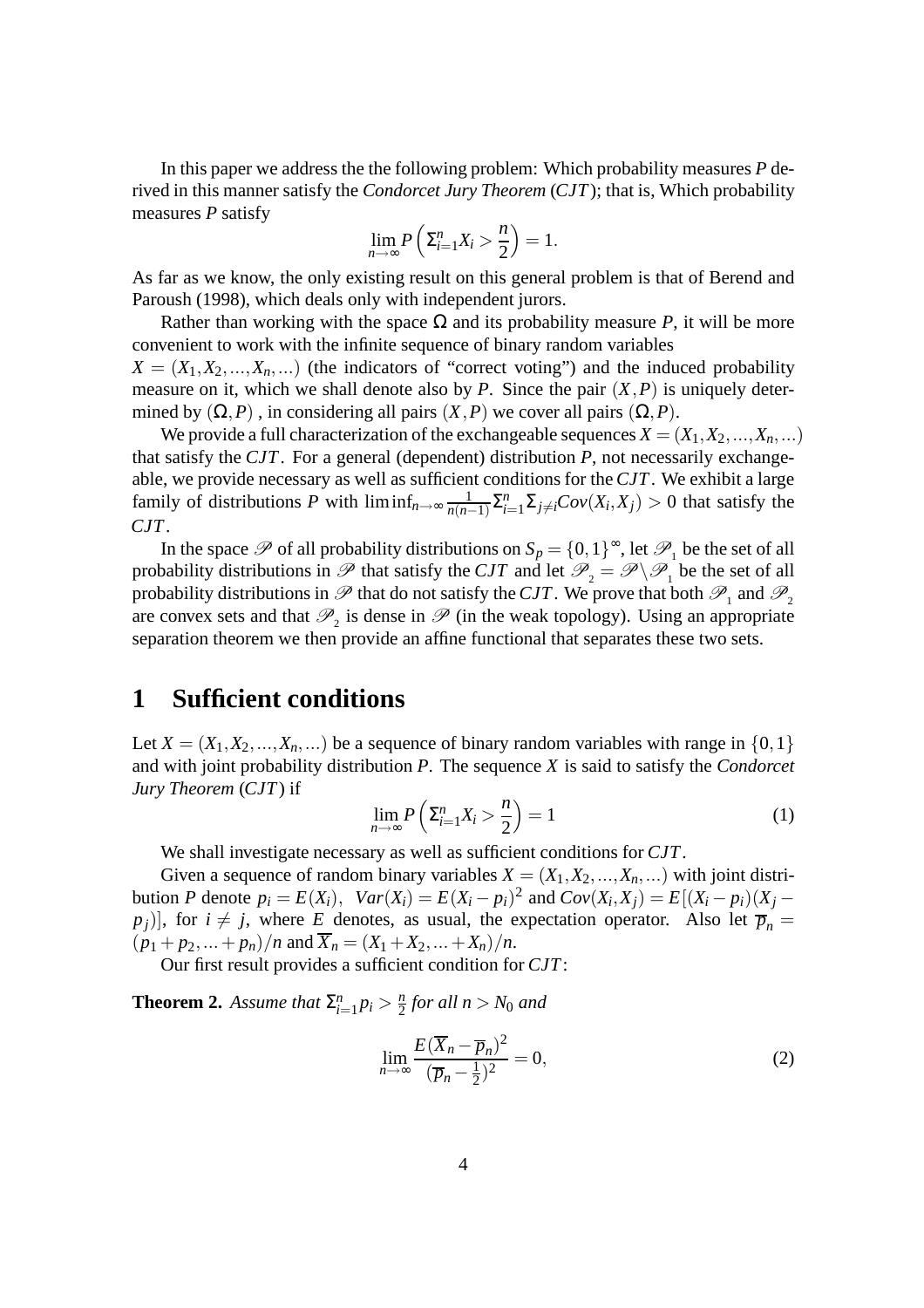*or equivalently assume that*

$$
\lim_{n \to \infty} \frac{\overline{p}_n - \frac{1}{2}}{\sqrt{E(\overline{X}_n - \overline{p}_n)^2}} = \infty; \tag{3}
$$

*then the CJT is satisfied.*

*Proof.*

$$
P\left(\Sigma_{i=1}^{n} X_{i} \leq \frac{n}{2}\right) = P\left(-\Sigma_{i=1}^{n} X_{i} \geq -\frac{n}{2}\right)
$$
  
=  $P\left(\Sigma_{i=1}^{n} p_{i} - \Sigma_{i=1}^{n} X_{i} \geq \Sigma_{i=1}^{n} p_{i} - \frac{n}{2}\right)$   
 $\leq P\left(|\Sigma_{i=1}^{n} p_{i} - \Sigma_{i=1}^{n} X_{i}| \geq \Sigma_{i=1}^{n} p_{i} - \frac{n}{2}\right)$ 

By Chebyshev's inequality (assuming  $\Sigma_i^n$  $\sum_{i=1}^{n} p_i > \frac{n}{2}$  $\frac{n}{2}$ ) we have

$$
P\left(|\sum_{i=1}^{n} p_i - \sum_{i=1}^{n} X_i| \geq \sum_{i=1}^{n} p_i - \frac{n}{2}\right) \leq \frac{E\left(\sum_{i=1}^{n} X_i - \sum_{i=1}^{n} p_i\right)^2}{\left(\sum_{i=1}^{n} p_i - \frac{n}{2}\right)^2} = \frac{E(\overline{X}_n - \overline{p}_n)^2}{(\overline{p}_n - \frac{1}{2})^2}
$$

As this last term tends to zero by (2), the *CJT* (1) then follows.

**Corollary 3.** *If*  $\Sigma_i^n$  $\sum_{i=1}^n\sum_{j\neq i}Cov(X_i,X_j)\leq 0$  for  $n>N_0$  (in particular if  $Cov(X_i,X_j)\leq 0$  for *all i*  $\neq j$ *) and*  $\lim_{n\to\infty} \sqrt{n}(\overline{p}_n - \frac{1}{2})$  $\frac{1}{2}$ ) =  $\infty$ , then the CJT is satisfied.

*Proof.* Since the variance of a binary random variable *X* with mean *p* is *p*(1−*p*) ≤ 1/4 we have for *n* > *N*<sub>0</sub>,

$$
0 \le E(\overline{X}_n - \overline{p}_n)^2 = \frac{1}{n^2} E(\Sigma_{i=1}^n (X_i - p_i))^2
$$
  
= 
$$
\frac{1}{n^2} (\Sigma_{i=1}^n Var(X_i) + \Sigma_{i=1}^n \Sigma_{j \ne i} Cov(X_i, X_j)) \le \frac{1}{4n}
$$

Therefore if  $\lim_{n\to\infty}\sqrt{n}(\overline{p}_n-\frac{1}{2})$  $\frac{1}{2}) = \infty$ , then

$$
0 \le \lim_{n \to \infty} \frac{E(\overline{X}_n - \overline{p}_n)^2}{(\overline{p}_n - \frac{1}{2})^2} \le \lim_{n \to \infty} \frac{1}{4n(\overline{p}_n - \frac{1}{2})^2} = 0
$$

**Remark 4.** *Note that under the condition of corollary 3, namely, for bounded random variable with all covariances being non-positive, the (weak) law of large numbers (LLN) holds for arbitrarily dependent variables (see, e.g., Feller (1957) volume I, exercise 9, p. 262). This is not implied by corollary 3 since, as we shall see later, the CJT , strictly speaking, is not a law of large numbers. In particular, CJT does not imply LLN and LLN does not imply CJT.*

$$
\qquad \qquad \Box
$$

 $\Box$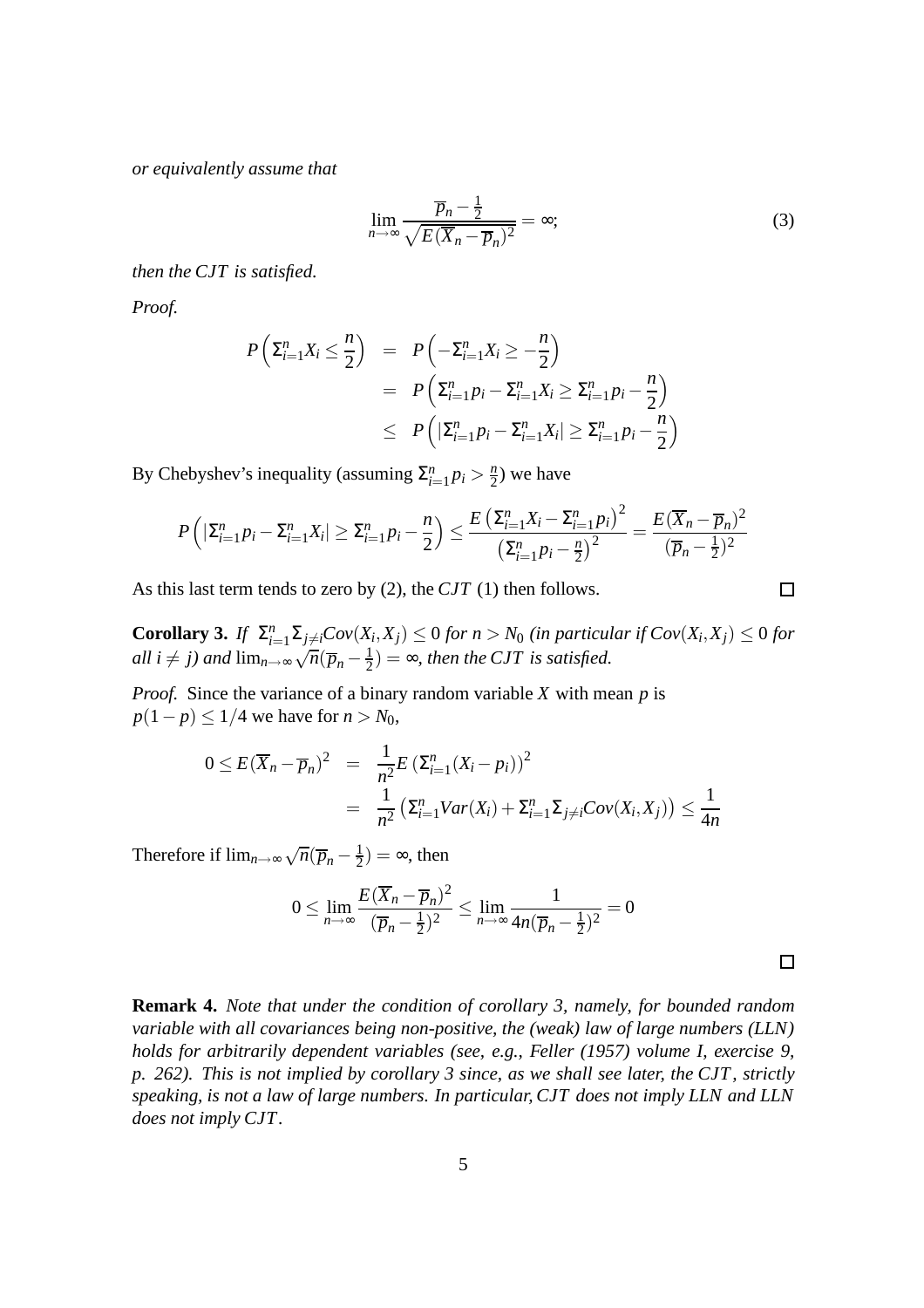**Remark 5.** *When X*1,*X*2,...,*Xn*,... *are independent, then under mild conditions*  $\lim_{n\to\infty}\sqrt{n}(\overline{p}_n-\frac{1}{2})$  $\frac{1}{2}) = \infty$  is a necessary and sufficient condition for CJT *(see Berend and Paroush (1998)).*

**Remark 6.** *The sequence*  $X = (X_1, X_2, ..., X_n, ...)$  *of i.i.d. variables with*  $P(X_i = 1) =$  $P(X_i = 0) = 1/2$  *satisfies the LLN but does not satisfy the CJT, since it does not satisfy Berend and Paroush's necessary and sufficient condition; therefore LLN does not imply CJT.*

Given a sequence  $X = (X_1, X_2, ..., X_n, ...)$  of binary random variables with a joint probability distribution *P*, we define the following parameters of  $(X, P)$ :

$$
\underline{p} := \liminf_{n \to \infty} \overline{p}_n \tag{4}
$$

$$
\overline{p} := \limsup_{n \to \infty} \overline{p}_n \tag{5}
$$

$$
\underline{y} := \liminf_{n \to \infty} E(\overline{X}_n - \overline{p}_n)^2 \tag{6}
$$

$$
\overline{y} := \limsup_{n \to \infty} E(\overline{X}_n - \overline{p}_n)^2 \tag{7}
$$

$$
\underline{y}^* \ := \ \liminf_{n \to \infty} E|\overline{X}_n - \overline{p}_n| \tag{8}
$$

$$
\overline{y}^* := \limsup_{n \to \infty} E|\overline{X}_n - \overline{p}_n| \tag{9}
$$

We first observe the following:

**Remark 7.** *If*  $p > 1/2$  *and*  $\overline{y} = 0$  *then the CJT is satisfied.* 

*Proof.* As  $E(\overline{X}_n - \overline{p}_n)^2 \ge 0$ , if  $\overline{y} = 0$  then  $\lim_{n \to \infty} E(\overline{X}_n - \overline{p}_n)^2 = 0$ . Since  $\underline{p} > 1/2$ , there exists  $n_0$  such that  $\frac{n}{p_n} > \frac{n}{1/2 + p}$  /2 for all  $n > n_0$ . The result then follows by Theorem 2.  $\Box$ 

# **2 Necessary conditions using the** *L*1**-norm**

Given a sequence  $X = (X_1, X_2, ..., X_n, ...)$  of binary random variables with a joint probability distribution *P*, if  $\overline{y} > 0$ , then we cannot use Theorem 2 to conclude *CJT*.

To derive necessary conditions for the *CJT*, we first have:

**Proposition 8.** *If the CJT holds then*  $\underline{p} \geq \frac{1}{2}$  $\frac{1}{2}$ .

*Proof.* Define a sequence of events  $(B_n)_{n=1}^{\infty}$  by  $B_n = {\omega | \overline{X}_n(\omega) - 1/2 \ge 0}$ . Since the *CJT* holds,  $\lim_{n\to\infty} P\left(\sum_{i=1}^{n} X_i > \frac{n}{2}\right)$  $\binom{n}{2} = 1$  and hence  $\lim_{n \to \infty} P(B_n) = 1$ . Since

$$
\overline{p}_n - \frac{1}{2} = E(\overline{X}_n - \frac{1}{2}) \geq -\frac{1}{2}P(\Omega \setminus B_n),
$$

taking the liminf, the right-hand side tends to zero and we obtain that  $\liminf_{n\to\infty}$   $p_n = \underline{p} \geq \frac{1}{2}$  $\frac{1}{2}$ .

6

 $\Box$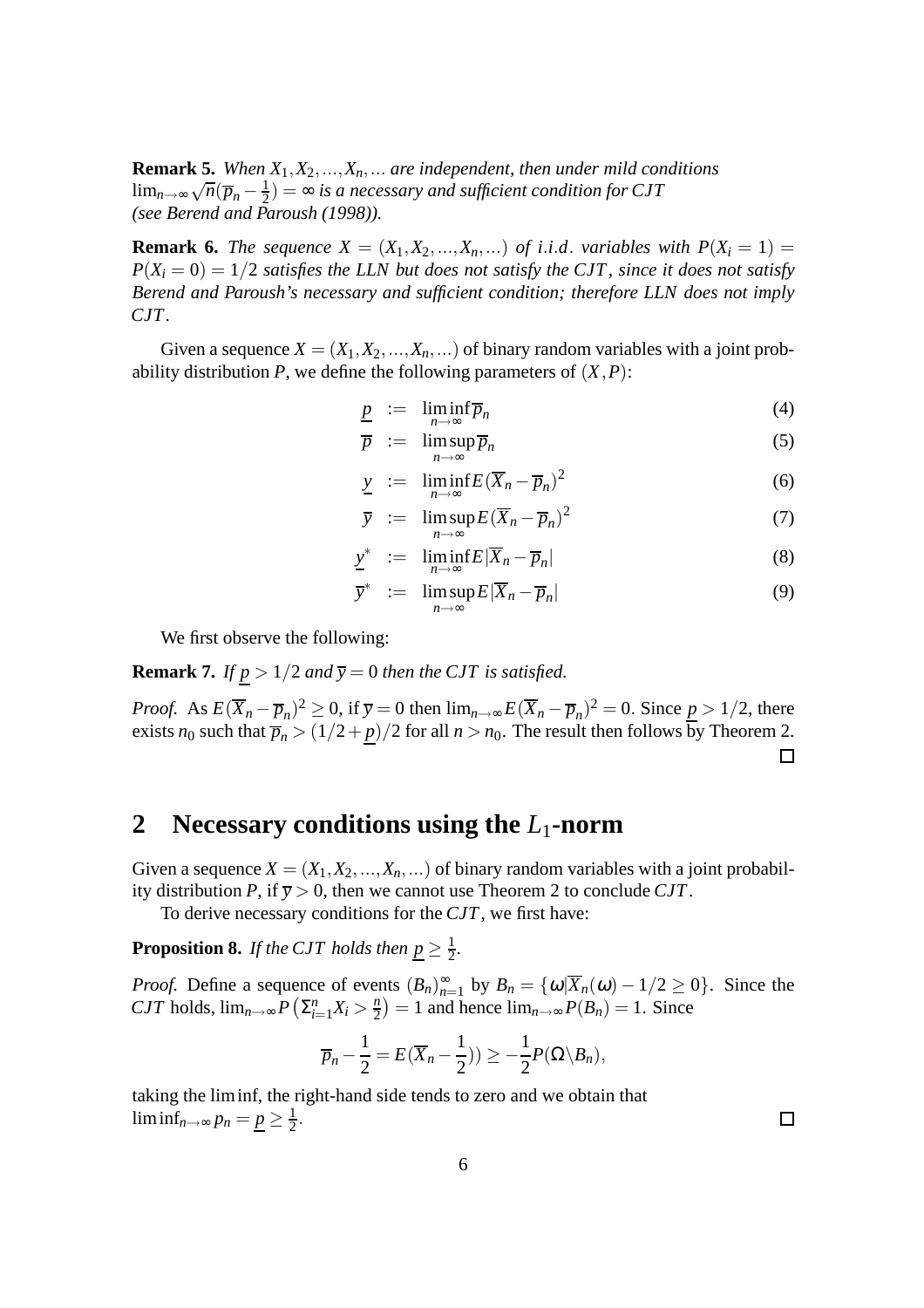We shall first consider a stronger violation of Theorem 2 than  $\bar{y} > 0$ ; namely, assume that  $y > 0$ . We shall prove that in this case, there is a range of distributions *P* for which the *CJT* is false.

First we notice that for  $-1 \le x \le 1$ ,  $|x| \ge x^2$ . Hence  $E|\overline{X}_n - \overline{p}_n| \ge E(\overline{X}_n - \overline{p}_n)^2$  for all *n* and thus  $y > 0$  implies that  $y^* > 0$ 

We are now ready to state our first impossibility theorem, which can be readily translated into a necessary condition.

**Theorem 9.** *Given a sequence*  $X = (X_1, X_2, ..., X_n, ...)$  *of binary random variables with* joint probability distribution P, if  $\underline{p} < \frac{1}{2} + \frac{y^*}{2}$  $\frac{\partial Y}{\partial z}$ , then the  $(X, P)$  violates the CJT.

*Proof.* If  $y^* = 0$ , then the *CJT* is violated by Proposition 8. Assume then that  $y^* > 0$ and choose  $\tilde{y}$  such that  $0 < \tilde{y} < \underline{y}^*$  and  $2t := \frac{\tilde{y}}{2} + \frac{1}{2} - \underline{p} > 0$ . First we notice that, since  $E(\overline{X}_n - \overline{p}_n) = 0$ , we have  $E \max(0, \overline{p}_n - \overline{X}_n) = E \max(0, \overline{X}_n - \overline{p}_n)$ , and thus, since  $\underline{y}^* > 0$ , we have

$$
E\max(0,\overline{p}_n - \overline{X}_n) > \frac{\tilde{y}}{2} \text{ for } n > \overline{n}.
$$
 (10)

If  $(\Omega, P)$  is the probability space on which the sequence *X* is defined, for  $n > \overline{n}$  define the events

$$
B_n = \{ \omega | \overline{p}_n - \overline{X}_n(\omega) \ge \max(0, \frac{\tilde{y}}{2} - t) \}
$$
 (11)

By (10) and (11),  $P(B_n) > q > 0$  for some *q* and

$$
\overline{p}_n - \overline{X}_n(\omega) \ge \frac{\tilde{y}}{2} - t \text{ for } \omega \in B_n, n > \overline{n}.
$$
 (12)

Choose now a subsequence  $(n_k)_{k=1}^{\infty}$  $\sum_{k=1}^{\infty}$  such that

$$
\overline{p}_{n_k} < \frac{\tilde{y}}{2} + \frac{1}{2} - t = \underline{p} + t, \ \ k = 1, 2, \dots \tag{13}
$$

 $\Box$ 

By (12) and (13), for all  $\omega \in B_{n_k}$  we have,

$$
\overline{X}_{n_k}(\omega) \leq \overline{p}_{n_k} - \frac{\tilde{y}}{2} + t < \frac{1}{2},
$$

and thus  $P(\overline{X}_{n_k} > \frac{1}{2})$  $\frac{1}{2}$ )  $\leq 1 - q < 1$ , which implies that *P* violates the *CJT*.

**Corollary 10.** *If* liminf<sub>*n*→∞</sub> $\overline{p}_n \leq \frac{1}{2}$  $\frac{1}{2}$  and liminf<sub>n→∞</sub>  $E|\overline{X}_n - \overline{p}_n| > 0$ , then P violates the *CJT.*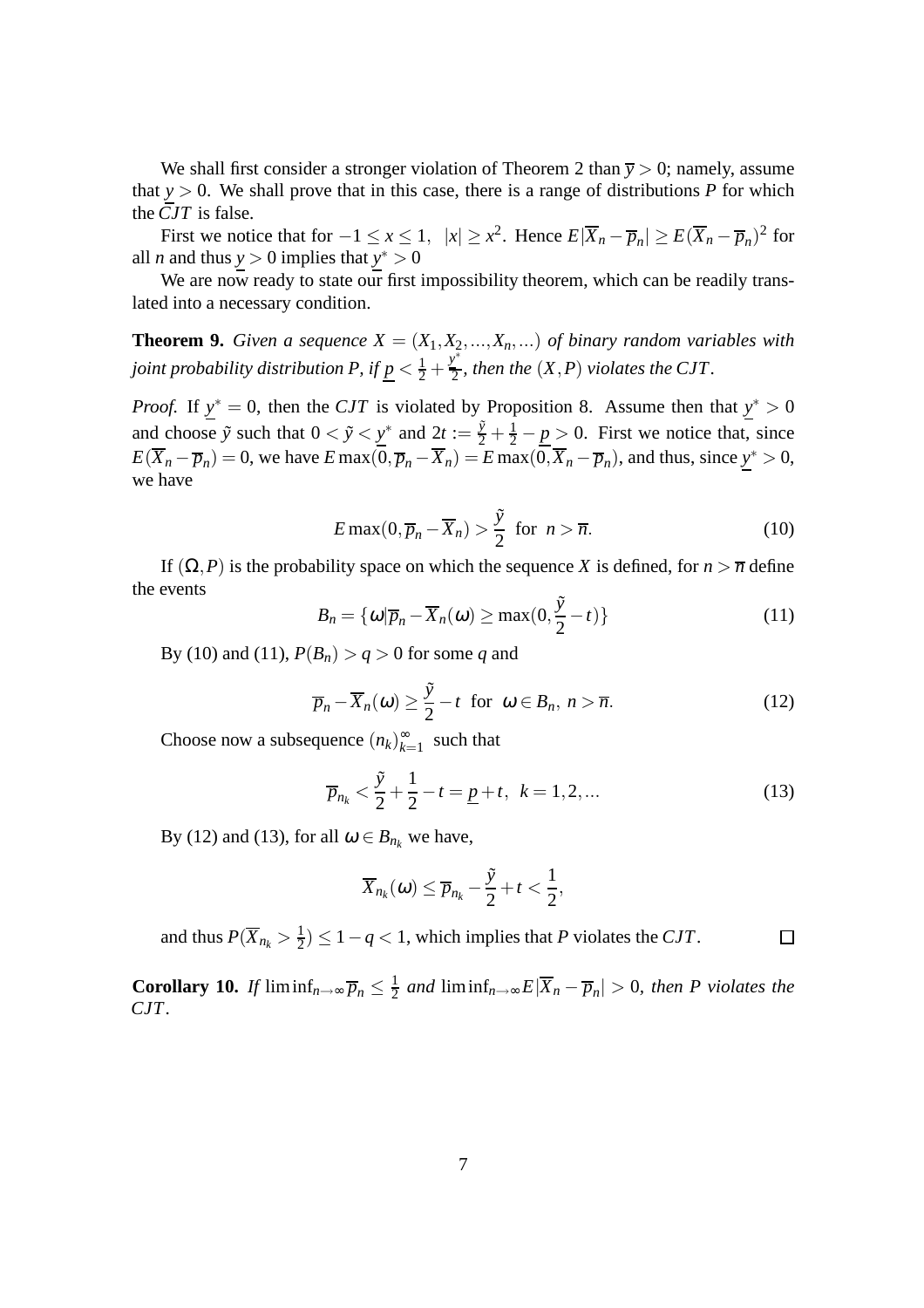### **3 Necessary conditions using the** *L*2**-norm**

Let  $X = (X_1, X_2, \ldots, X_n, \ldots)$  be a sequence of binary random variables with a joint probability distribution *P*. In this section we take a closer look at the relationship between the parameters *y* and *y*<sup>\*</sup>(see (7) and (9)). We first notice that  $y > 0$  if and only if  $y^* > 0$ . Next we notice that  $\overline{p}_n \geq \frac{1}{2}$  $\frac{1}{2}$  for *n* >  $\overline{n}$  implies that  $\overline{X}_n - \overline{p}_n \le \frac{1}{2}$  $\frac{1}{2}$  for  $n > \overline{n}$ . Thus, by corollary 10, if  $y > 0$  and the *CJT* is satisfied then  $\max(0, \overline{X}_n - \overline{p}_n) \le \frac{1}{2}$  $\frac{1}{2}$  for  $n > \overline{n}$ . Finally we observe the following lemma, whose proof is straightforward:

**Lemma 11.** *If*  $\limsup_{n\to\infty} P\{\omega|\overline{p}_n - \overline{X}_n(\omega) \geq \overline{p}_n/2\} > 0$ , then the CJT is violated.

We now use the previous discussion to prove the following theorem:

**Theorem 12.** *If (i)* liminf<sub>*n*→∞</sub>  $\overline{p}_n > \frac{1}{2}$  $\frac{1}{2}$  and (ii) liminf<sub>n→∞</sub>  $P(\overline{X}_n > \overline{p}_n/2) = 1$ *, then*  $\underline{y}^* ≥ 2\underline{y}$ .

*Proof.* Condition (*i*) implies that  $\overline{p}_n > \frac{1}{2}$  $\frac{1}{2}$  for all  $n > N_0$  for some  $N_0$ . This implies that lim<sub>*n*→∞</sub>  $P(\overline{X}_n - \overline{p}_n < \frac{1}{2})$  $\frac{1}{2}$ ) = 1. Also, *(ii)* implies that  $\lim_{n\to\infty} P(\overline{p}_n - \overline{X}_n \le \frac{1}{2})$  $(\frac{1}{2}) = 1$ , and thus

$$
\lim_{n \to \infty} P(-\frac{1}{2} \le \overline{X}_n - \overline{p}_n \le \frac{1}{2}) = 1
$$
\n(14)

Define the events  $B_n = {\omega - \frac{1}{2} \le \overline{X}_n(\omega) - \overline{p}_n \le \frac{1}{2}}$  $\frac{1}{2}$ ; then by (14)

$$
\liminf_{n \to \infty} \int_{B_n} (\overline{X}_n - \overline{p}_n)^2 dP = \underline{y}
$$
\n(15)

and

$$
\liminf_{n \to \infty} \int_{B_n} |\overline{X}_n - \overline{p}_n| dP = \underline{y}^*.
$$
 (16)

Since any  $u \in \left[-\frac{1}{2}\right]$  $\frac{1}{2}, \frac{1}{2}$  $\frac{1}{2}$  satisfies  $|u|$  ≥ 2*u*<sup>2</sup>, it follows from (15) and (16) that  $y<sup>*</sup>$  ≥ 2*y*.</u>  $\Box$ 

**Corollary 13.** *Let*  $\underline{p} = \liminf_{n \to \infty} \overline{p}_n$  *and*  $\underline{y} = \liminf_{n \to \infty} E(\overline{X}_n - \overline{p}_n)^2$ . *Then* if  $\underline{p} < \frac{1}{2} + \underline{y}$ *then P does not satisfy the CJT.*

*Proof.* Assume that  $p < \frac{1}{2} + y$ . If  $y = 0$ , then *CJT* is not satisfied by Proposition 8. Hence we may thus assume that  $y > 0$ , which also implies that  $y^* > 0$ . Thus, if  $\liminf_{n \to \infty} \overline{p}_n \le \frac{1}{2}$ 2 then *CJT* fails by Corollary 10. Assume then that  $\liminf_{n\to\infty} \overline{p}_n > \frac{1}{2}$  $\frac{1}{2}$ . By Lemma 11 we may also assume that  $\liminf_{n\to\infty} P(\overline{X}_n > \overline{p}_n/2) = 1$  and thus by Theorem 12 we have  $y^* \ge 2y$  and hence  $\underline{p} < \frac{1}{2} + y \le \frac{1}{2} + \frac{y^*}{2}$  $\frac{v}{2}$  and the *CJT* fails by Theorem 9.  $\Box$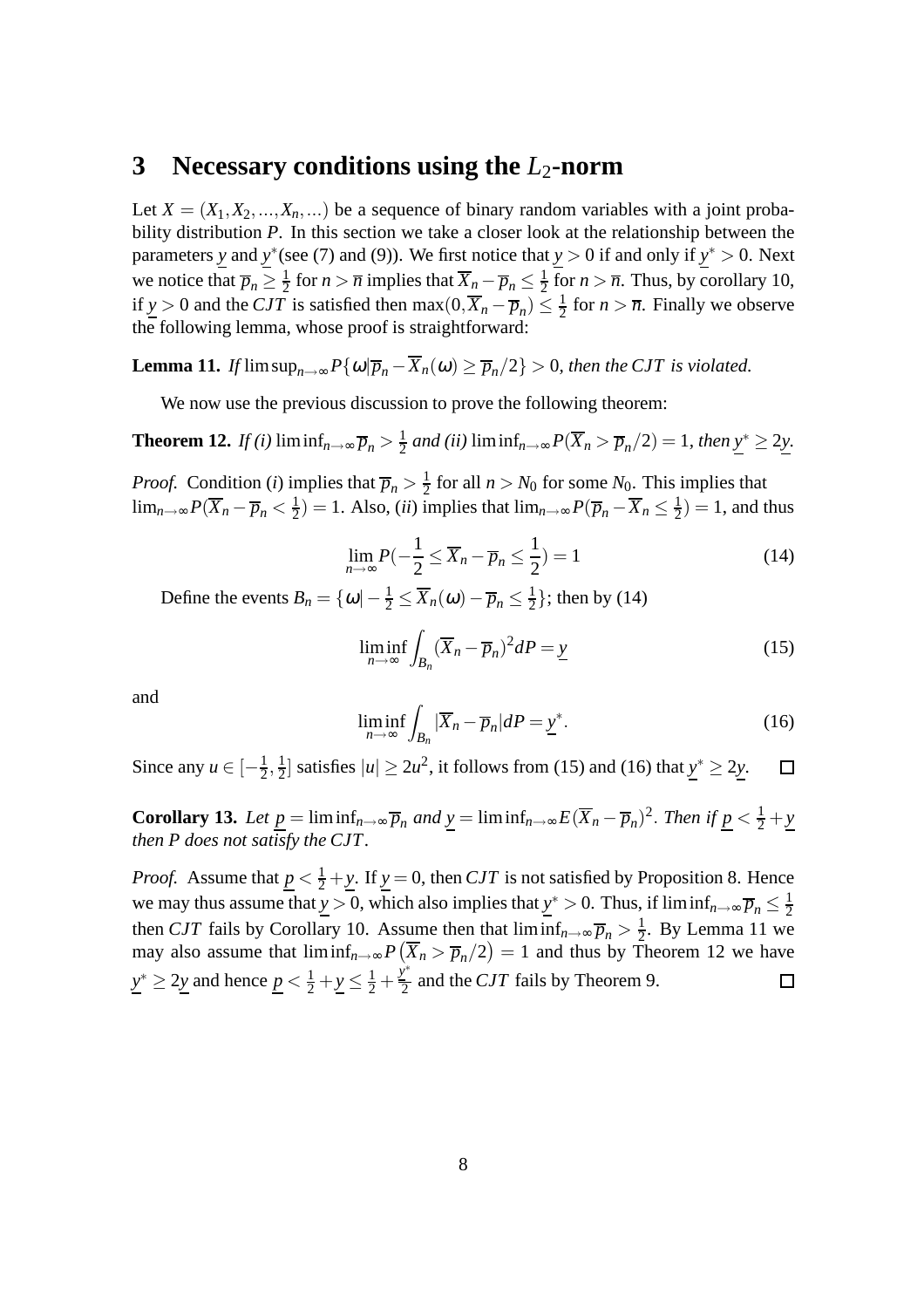# **4 Dual Conditions**

A careful reading of Sections 2 and 3 reveals that it is possible to obtain "dual" results to Theorems 9 and 12 and Corollary 13 by replacing "liminf" by "limsup". More precisely, for a sequence  $X = (X_1, X_2, ..., X_n, ...)$  of binary random variables with joint probability distribution *P*, we let  $\overline{p} = \limsup_{n \to \infty} \overline{p}_n$  and  $\overline{y}^* = \limsup_{n \to \infty} E|\overline{X}_n - \overline{p}_n|$ , and we have:

**Theorem 14.** *If*  $\overline{p} < \frac{1}{2} + \frac{\overline{y}^*}{2}$  $\frac{\partial y}{\partial z}$ , then the  $(X, P)$  violates the CJT.

*Proof.* As we saw in the proof of Corollary 13, we may assume that  $\liminf_{n\to\infty}\overline{p}_n\geq \frac{1}{2}$  $\frac{1}{2}$  and hence also

$$
\overline{p} = \limsup_{n \to \infty} \overline{p}_n \ge \liminf_{n \to \infty} \overline{p}_n \ge \frac{1}{2},
$$

and hence  $\bar{y}^* > 0$ . Choose  $\tilde{y}$  such that  $0 < \tilde{y} < \bar{y}^*$  and  $2t = \frac{\tilde{y}}{2} + \frac{1}{2} - \overline{p} > 0$ . Let  $(X_{n_k})_{k=1}^{\infty}$  $\sum_{k=1}^{\infty}$  be a subsequence of *X* such that

$$
\lim_{k\to\infty}E|\overline{X}_{n_k}-\overline{p}_{n_k}|=\overline{y}^*.
$$

As in  $(10)$  we get

$$
E \max(0, \overline{p}_{n_k} - \overline{X}_{n_k}) > \frac{\tilde{y}}{2} \text{ for } k > \overline{k}.
$$
 (17)

Define the events  $(B_{n_k})_{k=1}^{\infty}$  $_{k=1}^{\infty}$  by

$$
B_{n_k} = \{ \omega | \overline{p}_{n_k} - \overline{X}_{n_k}(\omega) \ge \frac{\tilde{y}}{2} - t \}.
$$
 (18)

By (17) and (18),  $P(B_{n_k}) > q$  for some  $q > 0$  and

$$
\overline{p}_{n_k} - \overline{X}_{n_k}(\omega) \ge \frac{\tilde{y}}{2} - t \text{ for } \omega \in B_{n_k} \text{ and } k > \overline{k}.
$$
 (19)

Now

$$
\limsup_{n \to \infty} \overline{p}_n = \overline{p} < \frac{\tilde{y}}{2} + \frac{1}{2} - t. \tag{20}
$$

Thus, for *n* sufficiently large  $\overline{p}_n < \frac{\tilde{y}}{2} + \frac{1}{2} - t$ . Hence, for *k* sufficiently large and all  $\omega \in B_{n_k}$ ,

$$
\overline{X}_{n_k}(\omega) \leq \overline{p}_{n_k} - \frac{\tilde{y}}{2} + t < \frac{1}{2}.\tag{21}
$$

Therefore  $P(\overline{X}_{n_k} > \frac{1}{2})$  $\frac{1}{2}$ )  $\leq 1 - q < 1$  for sufficiently large *k* in violation of the *CJT*.  $\Box$ 

Similarly we have the "dual" results to those of Theorem 12 and Corollary 13:

**Theorem 15.** *If* (*i*) liminf<sub>*n*→∞</sub> $\overline{p}_n > \frac{1}{2}$  $rac{1}{2}$  and  $(iii)$   $\liminf_{n\to\infty} P(\overline{X}_n > \overline{p}_n/2) = 1$ , then  $\overline{y}^* \geq 2\overline{y}$ .

**Corollary 16.** *If*  $\overline{p} < \frac{1}{2} + \overline{y}$  *then P does not satisfy the CJT.* 

The proofs, which are similar respectively to the proofs of Theorem 12 and Corollary 13, are omitted.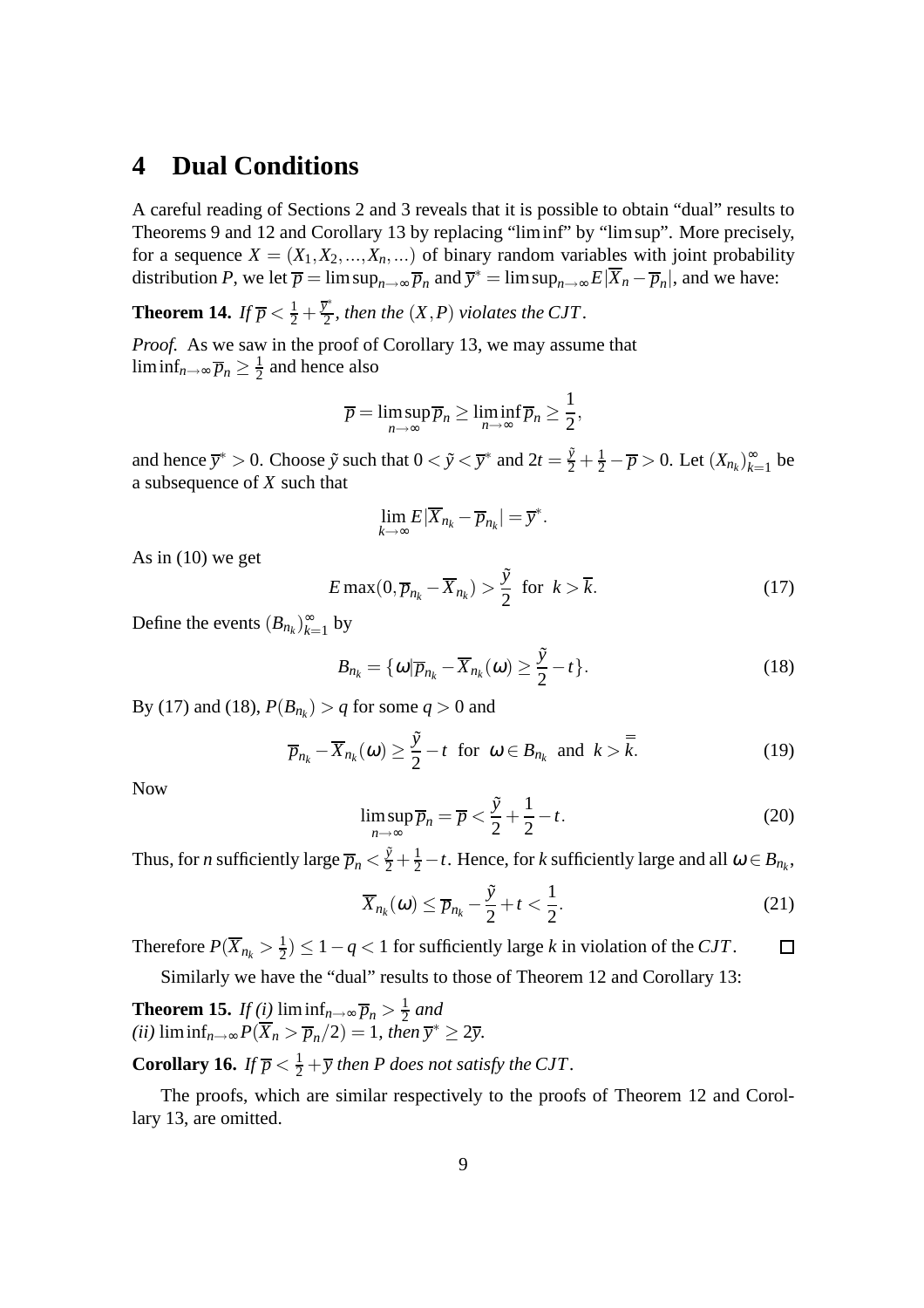# **5 Existence of distributions satisfying the** *CJT*

In this section we address the issue of the existence of distributions that satisfy the *CJT*. For that, let us first clarify the relationship between the *CJT* and law of large numbers which, at first sight, look rather similar. Recall that an infinite sequence of binary random variables  $X = (X_1, X_2, ..., X_n, ...)$  with a joint probability distribution *P* satisfies the (weak) law of large numbers (*LLN*) if (in our notations):

$$
\forall \varepsilon > 0, \quad \lim_{n \to \infty} P\left( |\overline{X}_n - \overline{p}_n| < \varepsilon \right) = 1 \tag{22}
$$

while it satisfies the Condorcet Jury Theorem (*CJT*) if:

$$
\lim_{n \to \infty} P\left(\overline{X}_n > \frac{1}{2}\right) = 1\tag{23}
$$

Since by Proposition 8, the condition  $\underline{p} \geq \frac{1}{2}$  $\frac{1}{2}$  is necessary for the validity of the *CJT*, let us check the relationship between the *LLN* and the *CJT* in this region. Our first observation is:

**Proposition 17.** For a sequence  $X = (X_1, X_2, ..., X_n, ...)$  with probability distribution P *satisfying*  $p > \frac{1}{2}$  $\frac{1}{2}$ , if the LLN holds then the CJT also holds.

*Proof.* Let  $p = 1/2 + 3\delta$  for some  $\delta > 0$  and let  $N_0$  be such that  $\overline{p}_n > 1/2 + 2\delta$  for all  $n > N_0$ ; then for all  $n > N_0$  we have

$$
P\left(\overline{X}_n > \frac{1}{2}\right) \ge P\left(\overline{X}_n \ge \frac{1}{2} + \delta\right) \ge P\left(|\overline{X}_n - \overline{p}_n| < \delta\right)
$$

Since the last expression tends to 1 as  $n \to \infty$ , the first expression does too, and hence the *CJT* holds. *CJT* holds.

**Remark 18.** *The statement of Proposition 17 does not hold for*  $p = \frac{1}{2}$  $\frac{1}{2}$ *.* Indeed, the se*quence*  $X = (X_1, X_2, ..., X_n, ...)$  *of i.i.d. variables with*  $P(X_i = 1) = P(X_i = 0) = 1/2$  *satisfies the LLN but does not satisfy the CJT (see Remark 6).*

Unfortunately, Proposition 17 is of little use to us. This is due to the following fact:

**Proposition 19.** *If the random variables of the sequence*  $X = (X_1, X_2, ..., X_n, ...)$  *are uniformly bounded then the condition*

$$
\lim_{n\to\infty}E\left(\overline{X}_n-\overline{p}_n\right)^2=0
$$

*is a necessary condition for LLN to hold.*

The proof is elementary and can be found, e.g., in Uspensky (1937), page 185. For the sake of completeness it is provided here in the Appendix.

It follows thus from Proposition 19 that *LLN* cannot hold when *y* > 0 and thus we cannot use Proposition 17 to establish distributions in this region that satisfy the *CJT*. Nevertheless, we shall exhibit a rather large family of distributions  $P$  with  $y > 0$  (and  $p > 1/2$ ) for which the *CJT* holds. Our main result is the following: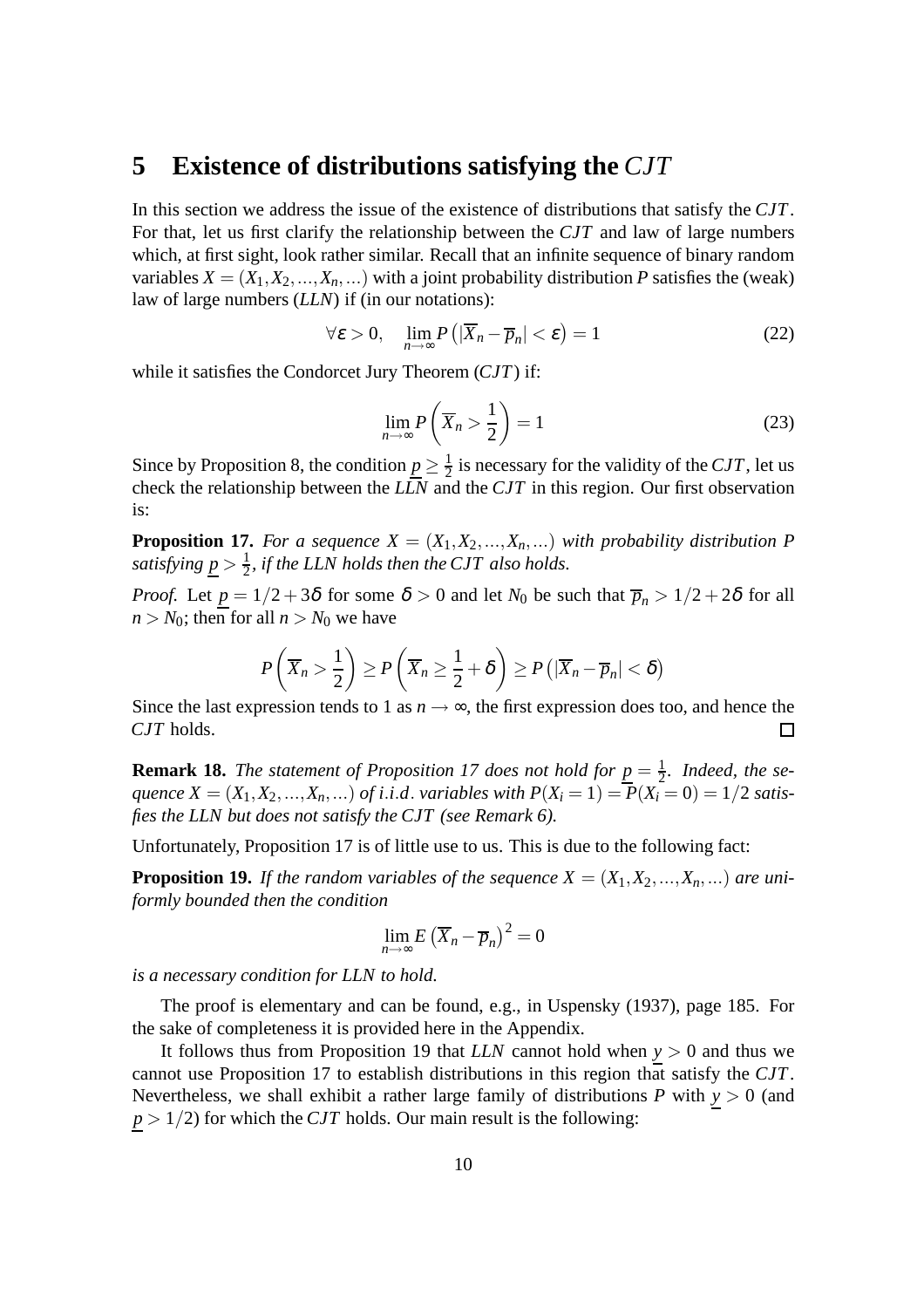**Theorem 20.** *Let*  $t \in [0, \frac{1}{2}]$ 2 ]*. If F is a distribution with parameters* (*p*, *y* ∗ )*, then there exists a distribution H with parameters*  $\underline{\tilde{p}} = 1 - t + t\underline{p}$  *and*  $\underline{\tilde{y}}^* = t\underline{y}^*$  *that satisfy the CJT*.

*Proof.* To illustrate the idea of the proof we first prove (somewhat informally) the case  $t = 1/2$ . Let  $X = (X_1, X_2, \ldots, X_n, \ldots)$  be a sequence of binary random variables with a joint probability distribution *F*. Let *G* be the distribution of the sequence  $Y = (Y_1, Y_2, ..., Y_n, ...)$ , where  $EY_n = 1$  for all *n* (that is,  $Y_1 = Y_2 = ... Y_n = ...$  and  $P(Y_i = 1) = 1 \forall i$ ). Consider now the following "interlacing" of the two sequences *X* and *Y*:

$$
Z=(Y_1,Y_2,X_1,Y_3,X_2,Y_4,X_3,...,Y_n,X_{n-1},Y_{n+1},X_n...),
$$

and let the probability distribution *H* of *Z* be the product distribution  $H = F \times G$ . It is verified by straightforward computation that the parameters of the distribution *H* are in accordance with the theorem for  $t = \frac{1}{2}$  $\frac{1}{2}$ , namely,  $\tilde{p} = \frac{1}{2} + \frac{1}{2}$  $\frac{1}{2}\underline{p}$  and  $\underline{\tilde{y}}^* = \frac{1}{2}$  $\frac{1}{2}y^*$ . Finally, as each initial segment of voters in *Z* contains a majority of  $Y_i$ <sup>7</sup>s (thus with all values 1), the distribution *H* satisfies the *CJT*, completing the proof for  $t = \frac{1}{2}$  $\frac{1}{2}$ .

The proof for a general  $t \in [0,1/2)$  follows the same lines: We construct the sequence *Z* so that any finite initial segment of *n* variables, includes "about, but not more than" the initial *tn* segment of the *X* sequence, and the rest is filled with the constant  $Y_i$  variables. This will imply that the *CJT* is satisfied.

Formally, for any real  $x \geq 0$  let  $|x|$  be the largest integer less than or equal to x and let  $\lceil x \rceil$  be smallest integer greater than or equal to *x*. Note that for any *n* and any  $0 \le t \le 1$ we have  $|tn| + [(1-t)n] = n$ ; thus, one and only one of the following holds:

$$
(i) \lfloor tn \rfloor < \lfloor t(n+1) \rfloor \text{ or }
$$

 $\textbf{(ii)} \left[ (1-t)n \right] < \left[ (1-t)(n+1) \right]$ 

From the given sequence *X* and the above-defined sequence *Y* (of constant 1 variables) we define now the sequence  $Z = (Z_1, Z_2, ..., Z_n, ...)$  as follows:  $Z_1 = Y_1$  and for any  $n \ge 2$ , let  $Z_n = X_{\lfloor t(n+1) \rfloor}$  if (i) holds and  $Z_n = Y_{\lfloor (1-t)(n+1) \rfloor}$  if (ii) holds. This inductive construction guarantees that for all *n*, the sequence contains  $|tn| X_i$  coordinates and  $[(1-t)n] Y_i$ coordinates. The probability distribution *H* is the product distribution  $F \times G$ . The fact that  $(Z, H)$  satisfies the *CJT* follows from:

$$
\lceil (1-t)n \rceil \ge (1-t)n > tn \ge \lfloor tn \rfloor,
$$

and finally  $\underline{\tilde{p}} = 1 - t + t\underline{p}$  and  $\underline{\tilde{y}}^* = t\underline{y}^*$  is verified by straightforward computation.  $\Box$ 

**Remark 21.** *The "interlacing" of the two sequences X and Y described in the proof of Theorem 20 may be defined for any t*  $\in$  [0, 1]. We were specifically interested in t  $\in$  [0, 1/2] *since this guarantees the CJT .*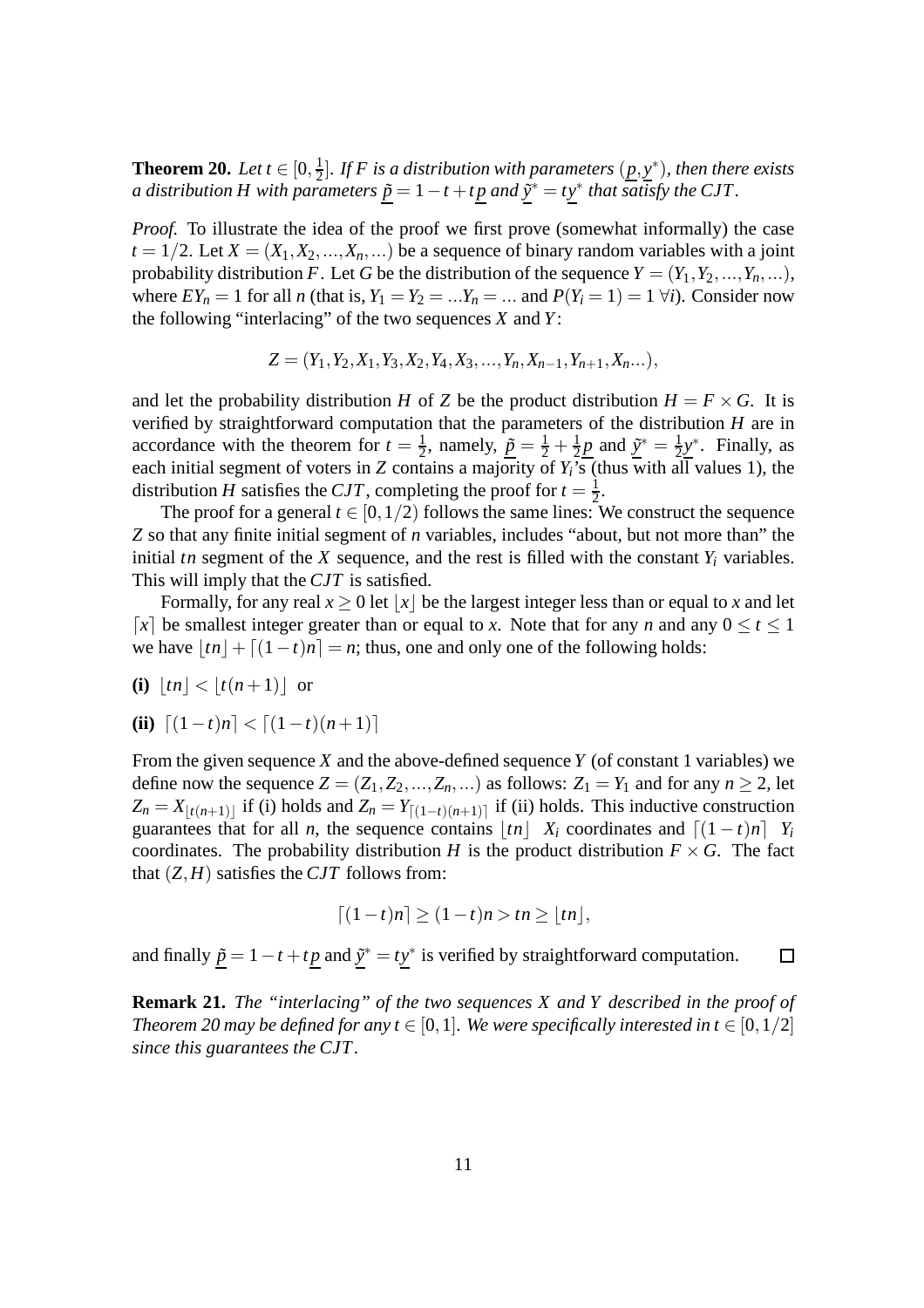### **6 Feasibility considerations**

The conditions developed so far for a sequence  $X = (X_1, X_2, \ldots, X_n, \ldots)$  with joint probability distribution *P* to satisfy the *CJT* involved only the parameters  $p, \overline{p}, y, \overline{y}, y^*$ , and  $\overline{y}^*$ . In this section we pursue our characterization in the space of these parameters. We shall look at the distributions in two different spaces: the space of points  $(p, y^*)$ , which we call the  $L_1$  space, and the space  $(p, y)$ , which we call the  $L_2$  space.

#### **6.1 Feasibility and characterization in** *L*<sup>1</sup>

With the pair  $(X, P)$  we associate the point  $(p, y^*)$  in the Euclidian plane  $\mathbb{R}^2$ . It follows immediately that  $0 \leq p \leq 1$ . We claim that  $y^* \leq 2p(1-p)$  holds for all distributions *P*. To see that, we first observe that  $E|X_i - p_i| = 2p_i(1 - p_i)$ ; hence

$$
E|\overline{X}_n-\overline{p}_n|=\frac{1}{n}E\left|\sum_{i=1}^n(X_i-p_i)\right|\leq\frac{1}{n}E\left(\sum_{i=1}^n|X_i-p_i|\right)\leq\frac{2}{n}\sum_{i=1}^n p_i(1-p_i).
$$

The function  $\sum_{i=1}^{n}$  $\sum_{i=1}^{n} p_i (1 - p_i)$  is (strictly) concave. Hence

$$
E|\overline{X}_n - \overline{p}_n| \le 2\sum_{i=1}^n \frac{1}{n}p_i(1 - p_i) \le 2\overline{p}_n(1 - \overline{p}_n). \tag{24}
$$

Finally, let  $\underline{p} = \lim_{k \to \infty} \overline{p}_{n_k}$ ; then

$$
\underline{y}^* = \liminf_{n \to \infty} E|\overline{X}_n - \overline{p}_n| \le \liminf_{k \to \infty} E|\overline{X}_{n_k} - \overline{p}_{n_k}| \le 2 \lim_{k \to \infty} \overline{p}_{n_k}(1 - \overline{p}_{n_k}) = 2\underline{p}(1 - \underline{p}).
$$

The second inequality is due to  $(24)$ .

Thus, if  $(u, w)$  denote a point in  $\mathbb{R}^2$ , then any feasible pair  $(p, y^*)$  is in the region

$$
FE_1 = \{(u, w) | 0 \le u \le 1, \ 0 \le w \le 2u(1 - u)\}.
$$
\n(25)

We shall now prove that all points in this region are feasible; that is, any point in *FE*<sup>1</sup> is attainable as a pair  $(p, y^*)$  of some distribution *P*. Then we shall indicate the sub-region of  $FE_1$  where the *CJT* may hold. We first observe that any point  $(u_0, w_0) \in FE_1$  on the parabola  $w = 2u(1 - u)$ , for  $0 \le u \le 1$ , is feasible. In fact such  $(u_0, w_0)$  is attainable by the sequence  $X = (X_1, X_2, \ldots, X_n, \ldots)$  with identical variables  $X_i$ ,  $X_1 = X_2 = \ldots = X_n, \ldots$ , and  $EX_1 = u_0$  (clearly  $\underline{p} = u_0$ , and  $\underline{y}^* = 2u_0(1 - u_0)$  follows from the dependence and from  $E|X_i - p_i| = 2p_i(1 - p_i) = 2u_0(1 - u_0).$ 

Let again  $(u_0, w_0)$  be a point on the parabola, which is thus attainable. Assume that they are the parameters  $(p, y^*)$  of the pair  $(X, F)$ . Let  $(Y, G)$  be the pair (of constant variables) described in the proof of Theorem 20 and let  $t \in [0,1]$ . By Remark 21 the *t*interlacing of  $(X, F)$  and  $(Y, G)$  can be constructed to yield a distribution with parameters  $\tilde{p} = t p + (1 - t)$  and  $\tilde{y}^* = t y^*$  (see the proof of Theorem 20). Thus, the line segment defined by  $\tilde{u} = tu_0 + (1 - t)$  and  $\tilde{w} = tw_0$  for  $0 \le t \le 1$ , connecting  $(u_0, w_0)$  to  $(1,0)$ ,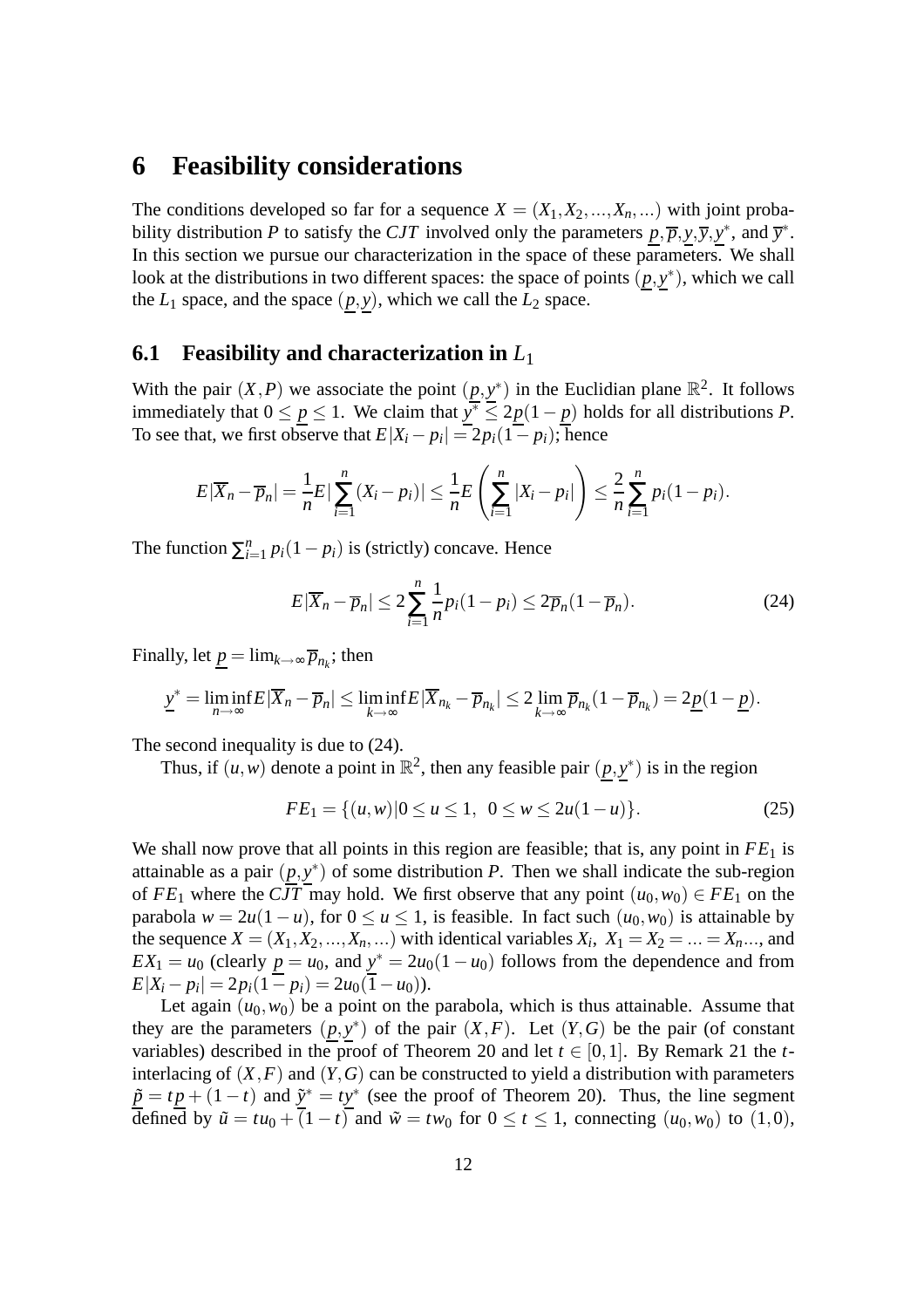

**Figure 2** The feasible set *FE*1.

consists of attainable pairs contained in  $FE_1$ . Since any point  $(u, w)$  in  $FE_1$  lies on such a line segment, we conclude that *every point in FE*<sub>1</sub> *is attainable*. We shall refer to FE<sub>1</sub> as *the feasible set*, which is shown in Figure 2.

We now attempt to characterize the points of the feasible set according to whether the *CJT* is satisfied or not. For that we first define:

#### **Definition 22.**

- *The* strong *CJT set, denoted by sCJT, is the set of all points*  $(u, w) \in FE_1$  *such that any pair*  $(X, P)$  *with parameters*  $p = u$  *and*  $y^* = w$  *satisfies the CJT*.
- *The* weak *CJT set, denoted by wCJT*, *is the set of all points*  $(u, w) \in FE_1$  *for which there exists a pair*  $(X, P)$  *with parameters*  $p = u$  *and*  $y^* = w$  *that satisfies the CJT.*

*We denote*  $-sCJT = FE_1 \setminus sCJT$  *and*  $-wCJT = FE_1 \setminus wCJT$ .

For example, as we shall see later (see Proposition 24),  $(1,0) \in sCJT$  and  $(1/2,0) \in wCJT$ .

By Theorem 9, if  $u < 1/2 + 1/2w$ , then  $(u, w) \in -wCIT$ . Next we observe that if  $(u_0, w_0)$  is on the parabola  $w = 2u(1-u)$  and *M* is the midpoint of the segment  $[(u_0, w_0), (1,0)],$ then by the proof of Theorem 20, the segment  $[M,(1,0)] \subseteq wCJT$  (see Figure 2). To find the upper boundary of the union of all these segments, that is, the locus of the mid points *M* in Figure 2, we eliminate  $(u_0, w_0)$  from the equations  $w_0 = 2u_0(1 - u_0)$ , and  $(u, w) = 1/2(u_0, w_0) + 1/2(1, 0)$ , and obtain

$$
w = 2(2u - 1)(1 - u)
$$
 (26)

This is a parabola with maximum  $1/4$  at  $u = 3/4$ . The slope of the tangent at  $u = 1/2$ is 2; that is, the tangent of the parabola at that point is the line  $w = 2u - 1$  defining the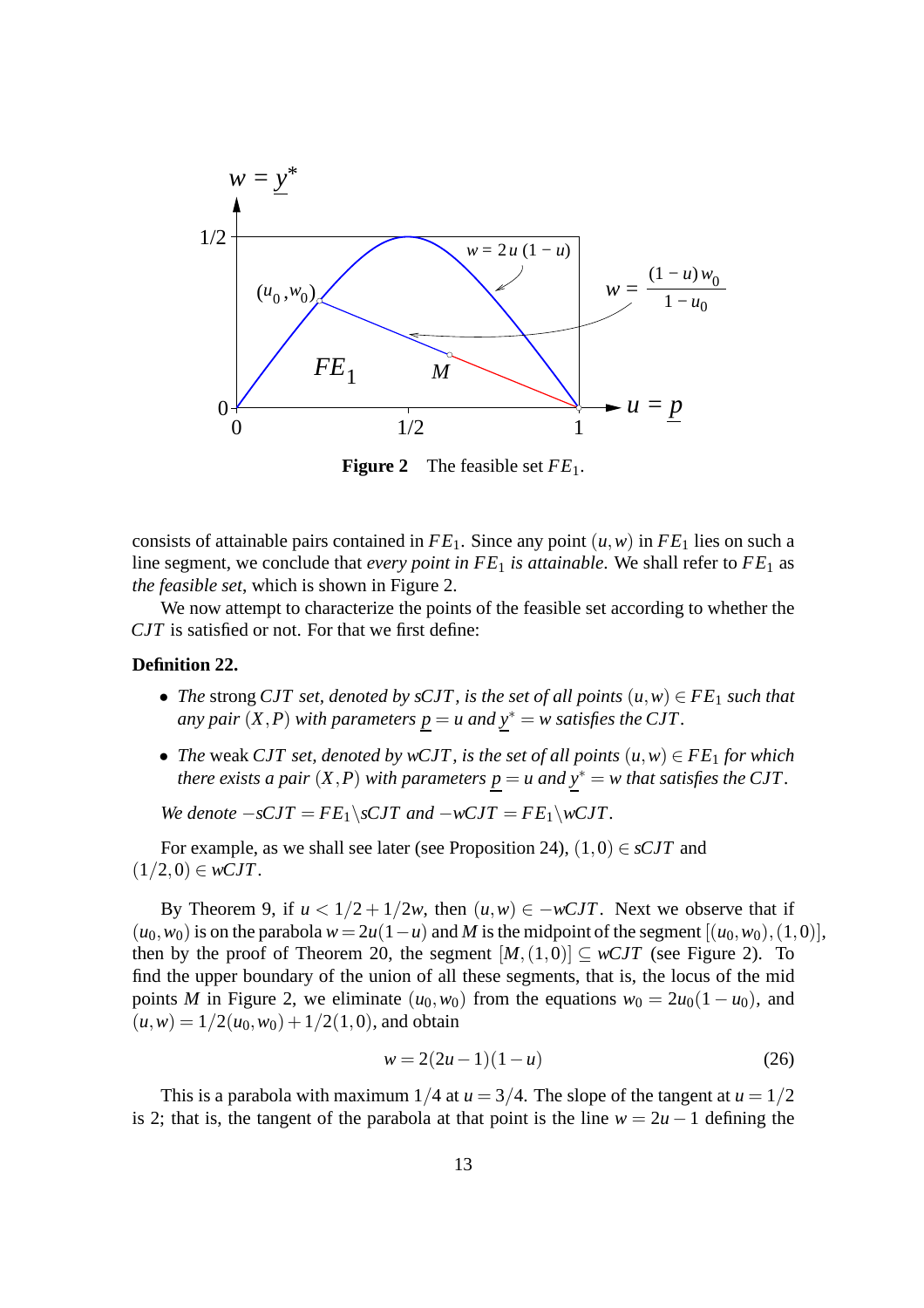region −*wCJT*. Finally, a careful examination of the proof of Theorem 20, reveals that for every  $(u_0, w_0)$  on the parabola  $w = 2u(1 - u)$ , the line segment  $[(u_0, w_0), M]$  is in  $-sCT$ (see Figure 2).

Our analysis so far leads to the conclusions summarized in Figure 3 describing the feasibility and and regions of *CJT* possibility for all pairs (*X*,*P*).



**Figure 3** Regions of possibility of *CJT* in *L*1.

Figure 3 is not complete in the sense that the regions *wCJT* and −*sCJT* are not disjoint, as it may mistakenly appear in the figure. More precisely, we complete Definition 22 by defining:

**Definition 23.** *The* mixed *CJT set, denoted by mCJT, is the set of all points*  $(u, w) \in FE_1$ *for which there exists a pair*  $(X, P)$  *with parameters*  $\underline{p} = u$  *and*  $\underline{y}^* = w$  *that satisfies the CJT, and a pair*  $(\hat{X}, \hat{P})$  *with parameters*  $\hat{p} = u$  *and*  $\hat{y}^* = w$  *for which the CJT is violated.* 

Then the regions *sCJT*, −*wCJT*, and *mCJT* are disjoint and form a partition of the feasible set of all distributions *FE*<sup>1</sup>

$$
FE_1 = -wCJT \cup sCJT \cup mCJT \tag{27}
$$

To complete the characterization we have to find the regions of this partition, and for that it remains to identify the region  $mCJT$  since, by definition,  $wCJT\setminus mCJT\subset sCJT$  and −*sCJT*\*mCJT* ⊂ −*wCJT*.

**Proposition 24.** All three regions sCJT, −*wCJT*, and mCJT are not empty.

*Proof.* As can be seen from Figure 3, the region  $-wCJT$  is clearly not empty; it contains for example the points  $(0,0)$  and  $(1/2,1/2)$ . As we remarked already (following Definition 22), the region *sCJT* contains the point (1,0). This point corresponds to a unique pair  $(X, P)$ , in which  $X_i = 1$  for all *i* with probability 1, that trivially satisfies the *CJT*). The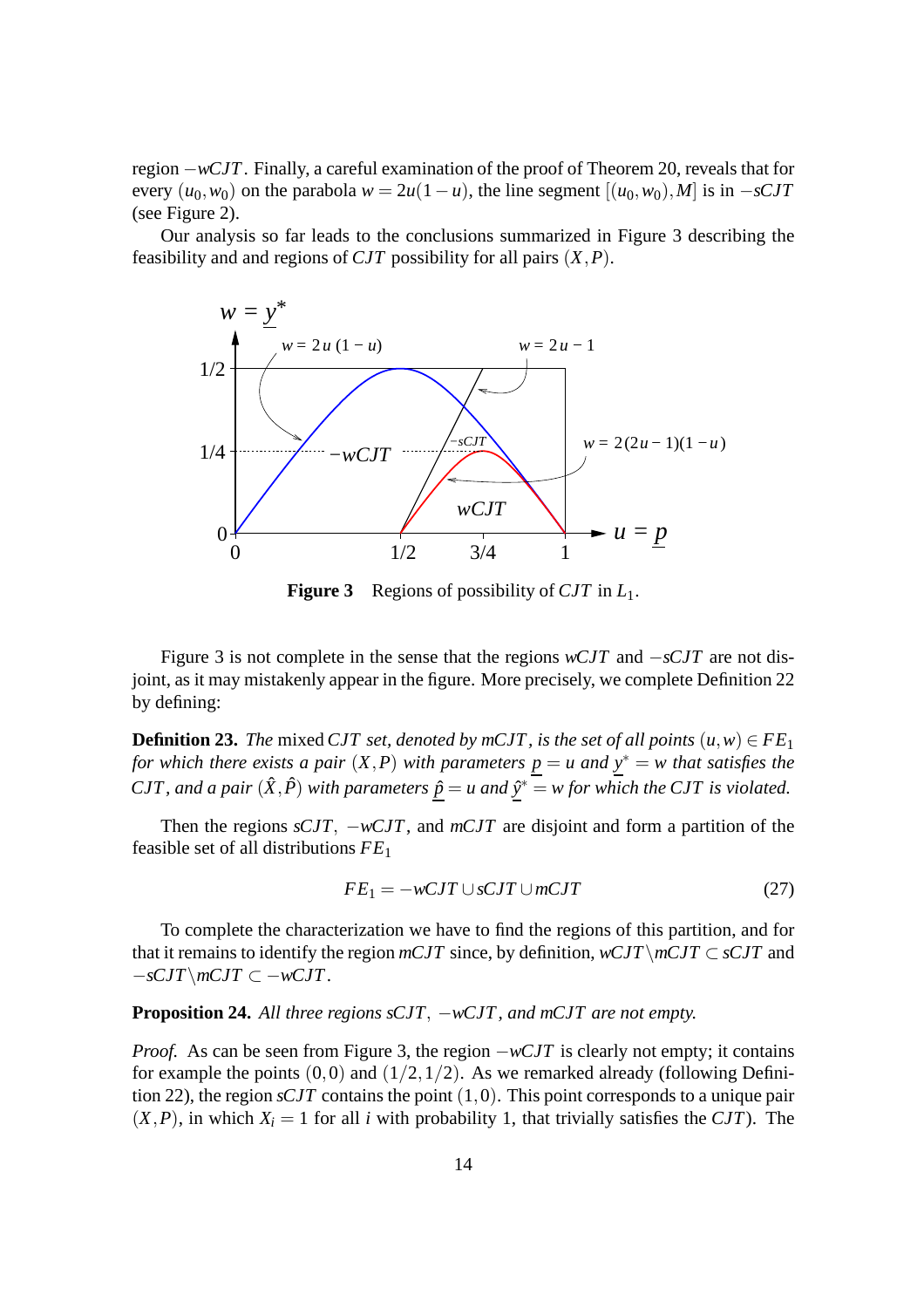region  $mCJT$  contains the point  $(1/2,0)$ . To see this recall that the Berend and Paroush's necessary and sufficient condition for *CJT* in the independent case (see Remark 5) is

$$
\lim_{n \to \infty} \sqrt{n}(\overline{p}_n - \frac{1}{2}) = \infty \tag{28}
$$

First consider the pair  $(\tilde{X}, \tilde{P})$  in which  $(\tilde{X}_i)_{i=1}^{\infty}$  are *i.i.d* with  $P(\tilde{X}_i = 1) = 1/2$  and  $P(\tilde{X}_i = 0) = 1/2$ . Clearly  $\sqrt{n}(\overline{p}_n - \frac{1}{2})$  $\frac{1}{2}$ ) = 0 for all *n* and hence condition (28) is not satisfied, implying that the *CJT* is not satisfied.

Now consider  $(X, P)$  in which  $X = (1, 1, 0, 1, 0, 1, \dots)$  with probability 1. This pair corresponds to the point  $(1/2,0)$  since

$$
\overline{X}_n = \overline{p}_n = \begin{cases} \frac{1}{2} + \frac{1}{n} & \text{if } n \text{ is even} \\ \frac{1}{2} + \frac{1}{2n} & \text{if } n \text{ is odd} \end{cases}
$$

and hence  $\underline{p} = 1/2$  and  $\underline{y}^* = 0$ . Finally this sequence satisfies the *CJT* as  $\overline{X}_n > \frac{1}{2}$  with probability one for all *n*.  $\Box$ 

#### **6.2 Feasibility and characterization in** *L*<sup>2</sup>

Replacing  $y^* = \liminf_{n \to \infty} E|\overline{X}_n - \overline{p}_n|$  by the parameter  $y = \liminf_{n \to \infty} E(\overline{X}_n - \overline{p}_n)^2$ , we obtain results in the space of points  $(p, y)$  similar to those obtained in the previous section in the space  $(p, y^*)$ .

Given a sequence of binary random variables *X* with its joint distribution *P*, we first observe that for any  $i \neq j$ ,

$$
Cov(X_i, X_j) = E(X_iX_j) - p_i p_j \leq \min(p_i, p_j) - p_i p_j.
$$

Therefore,

$$
E(\overline{X}_n - \overline{p}_n)^2 = \frac{1}{n^2} \left\{ \sum_{i=1}^n \sum_{j \neq i} Cov(X_i, X_j) + \sum_{i=1}^n p_i (1 - p_i) \right\}
$$
(29)

$$
\leq \frac{1}{n^2} \left\{ \sum_{i=1}^n \sum_{j \neq i} [\min(p_i, p_j) - p_i p_j] + \sum_{i=1}^n p_i (1 - p_i) \right\}.
$$
 (30)

We claim that the maximum of the last expression (30), under the condition  $\sum_{i=1}^{n}$  $\sum_{i=1}^n p_i = \overline{p}_n,$ is  $\overline{p}_n(1-\overline{p}_n)$ . This is attained when  $p_1 = \cdots = p_n = \overline{p}_n$ . To see that this is indeed the maximum, assume to the contrary that the maximum is attained at  $\tilde{p} = (\tilde{p}_1, \dots, \tilde{p}_n)$  with  $\tilde{p}_i \neq \tilde{p}_j$  for some *i* and *j*. Without loss of generality assume that:  $\tilde{p}_1 \leq \tilde{p}_2 \leq \cdots \leq \tilde{p}_n$  with  $\tilde{p}_1 < \tilde{p}_j$  and  $\tilde{p}_1 = \tilde{p}_\ell$  for  $\ell < j$ . Let  $0 < \varepsilon < (\tilde{p}_j - \tilde{p}_1)/2$  and define  $p^* = (p_1^*, \dots, p_n^*)$  by  $p_1^* = \tilde{p}_1 + \varepsilon$ ,  $p_j^* = \tilde{p}_j - \varepsilon$ , and  $p_\ell^* = \tilde{p}_\ell$  for  $\ell \notin \{1, j\}$ . A tedious, but straightforward, computation shows that the expression (30) is higher for  $p^*$  than for  $\tilde{p}$ , in contradiction to the assumption that it is maximized at  $\tilde{p}$ . We conclude that

$$
E(\overline{X}_n - \overline{p}_n)^2 \leq \overline{p}_n(1 - \overline{p}_n).
$$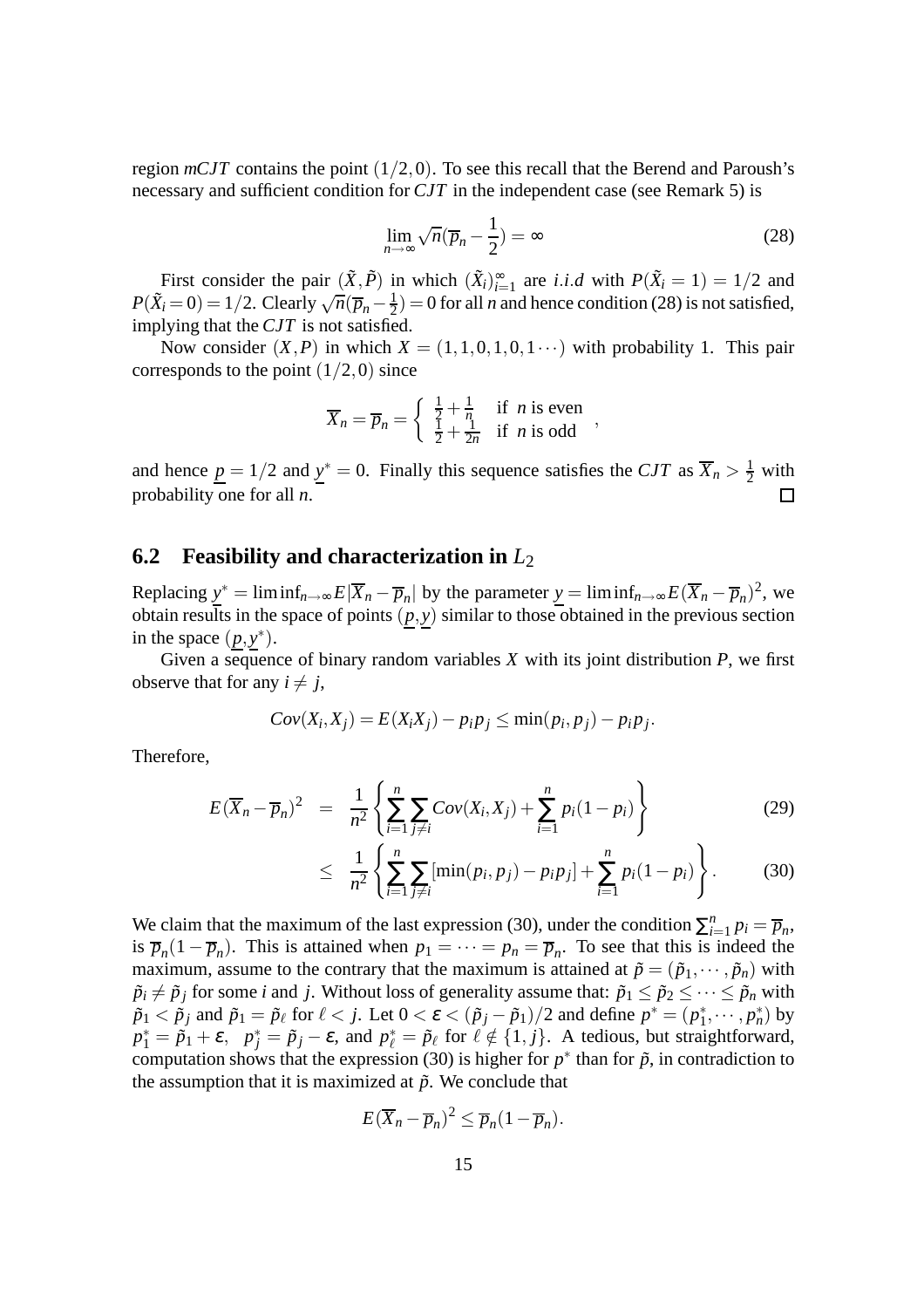Let now  $(\overline{p}_{n_k})_{k=0}^{\infty}$  $\sum_{k=1}^{\infty}$  be a subsequence converging to  $p$ ; then

$$
\underline{y} = \liminf_{n \to \infty} E(\overline{X}_n - \overline{p}_n)^2 \le \liminf_{k \to \infty} E(\overline{X}_{n_k} - \overline{p}_{n_k})^2
$$
  

$$
\le \liminf_{k \to \infty} \overline{p}_{n_k} (1 - \overline{p}_{n_k}) = \underline{p} (1 - \underline{p}).
$$

We state this as a theorem:

**Theorem 25.** *For every pair*  $(X, P)$ *, the corresponding parameters*  $(p, y)$ *satisfy*  $\underline{y} \leq \underline{p}(1-\underline{p})$ *.* 

Next we have the analogue of Theorem 20, proved in the same way.

**Theorem 26.** *Let*  $t \in [0, \frac{1}{2}]$ 2 ]*. If F is a distribution with parameters* (*p*, *y*)*, then there exists a distribution H with parameters*  $\underline{\tilde{p}} = 1 - t + t\underline{p}$  *and*  $\underline{\tilde{y}} = t^2\underline{y}$  *that satisfy the CJT*.

We can now construct Figure 4, which is the analogue of Figure 2 in the  $L_2$  space  $(p, y)$ . The feasible set in this space is

$$
FE_2 = \{(u, w) | 0 \le u \le 1, \ 0 \le w \le u(1 - u)\}\
$$
\n(31)



**Figure 4** The feasible set  $FE_2$ .

The geometric locus of the midpoints *M* in Figure 4 is derived from  $(1) u = \frac{1}{2}$  $\frac{1}{2}u_0 + \frac{1}{2}$  $\frac{1}{2}$ , (2)  $w = \frac{1}{4}$  $\frac{1}{4}w_0$ , and (3)  $w_0 = u_0(1 - u_0)$  and is given by  $w=\frac{1}{2}$  $\frac{1}{2}(2u-1)(1-u)$ . This yields Figure 5, which is the analogue of Figure 3. Note, however, that unlike in Figure 3, the straight line  $w = u - \frac{1}{2}$  $\frac{1}{2}$  *is not tangential* to the small parabola *w* =  $(u - \frac{1}{2})$  $(\frac{1}{2})(1-u)$  at  $(\frac{1}{2})$  $(\frac{1}{2},0).$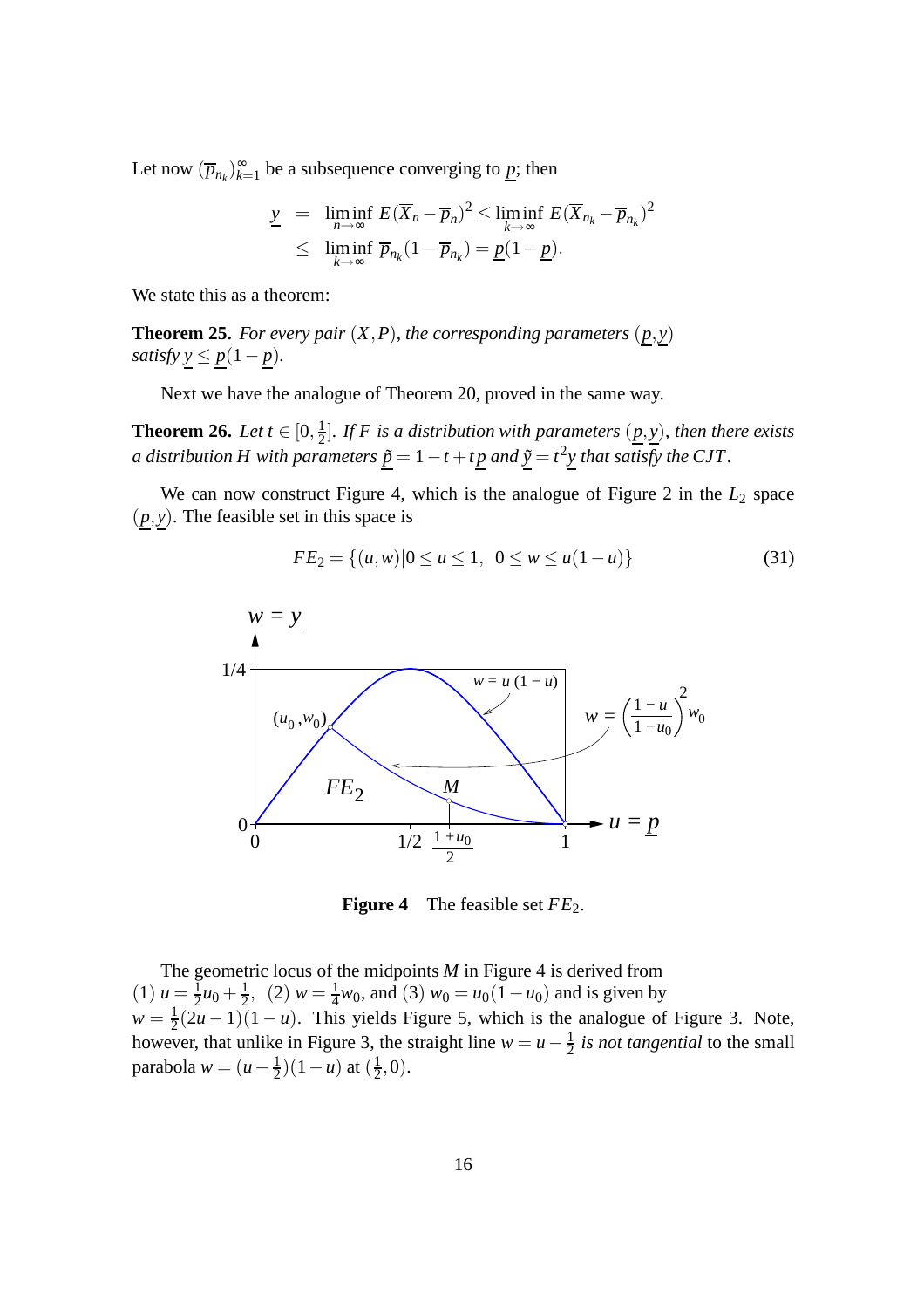

**Figure 5** Regions of possibility of *CJT* in *L*2.

The next step toward determining the region  $mCJT$  in the  $L_2$  space (Figure 5) is the following:

**Proposition 27.** *For any*  $(u, w) \in \{(u, w) | 0 < u < 1; 0 \le w \le u(1 - u)\}$ , *there is a pair* (*Z*,*H*) *such that:*

- **(i)**  $E(Z_i) = u, \forall i$ .
- **(ii)** liminf<sub>n→∞</sub>  $E(\overline{Z}_n u)^2 = w$ .
- **(iii)** *The distribution H does not satisfy the CJT .*

*Proof.* For  $0 < u < 1$ ,

- let  $(X, F_0)$  be given by  $X_1 = X_2 = \ldots = X_n = \ldots$  and  $E(X_i) = u$ ;
- let  $(Y, F_1)$  be a sequence of of *i.i.d.* random variables  $(Y_i)_{i=1}^{\infty}$  with expectation *u*.
- For  $0 < t \le 1$  let  $(Z^t, H^t)$  be the pair in which  $Z_i^t = tX_i + (1 t)Y_i$  for  $i = 1, 2, ...$ and  $H^t$  is the product distribution  $H^t = F_0 \times F_1$  (that is, the *X* and the *Y* sequences are independent).

Note first that  $E(Z_i^t) = u$  for all *i* and

$$
\lim_{n\to\infty} E(\overline{Z^n}_n - u)^2 = \lim_{n\to\infty} \left( (1-t) \frac{u(1-u)}{n} + tu(1-u) \right) = tu(1-u),
$$

and therefore the pair  $(Z^t, H^t)$  corresponds to the point  $(u, w)$  in the  $L_2$  space, where  $w = tu(1 - u)$  ranges in  $(0, u(1 - u))$  as  $0 < t < 1$ .

Finally,  $(Z^t, H^t)$  does not satisfy the *CJT* since for all *n*,

$$
Pr(\overline{Z^{t}}_{n} > \frac{1}{2}) \leq 1 - Pr(Z^{t}_{1} = Z^{t}_{2} = \ldots = 0) = 1 - t(1 - u) < 1.
$$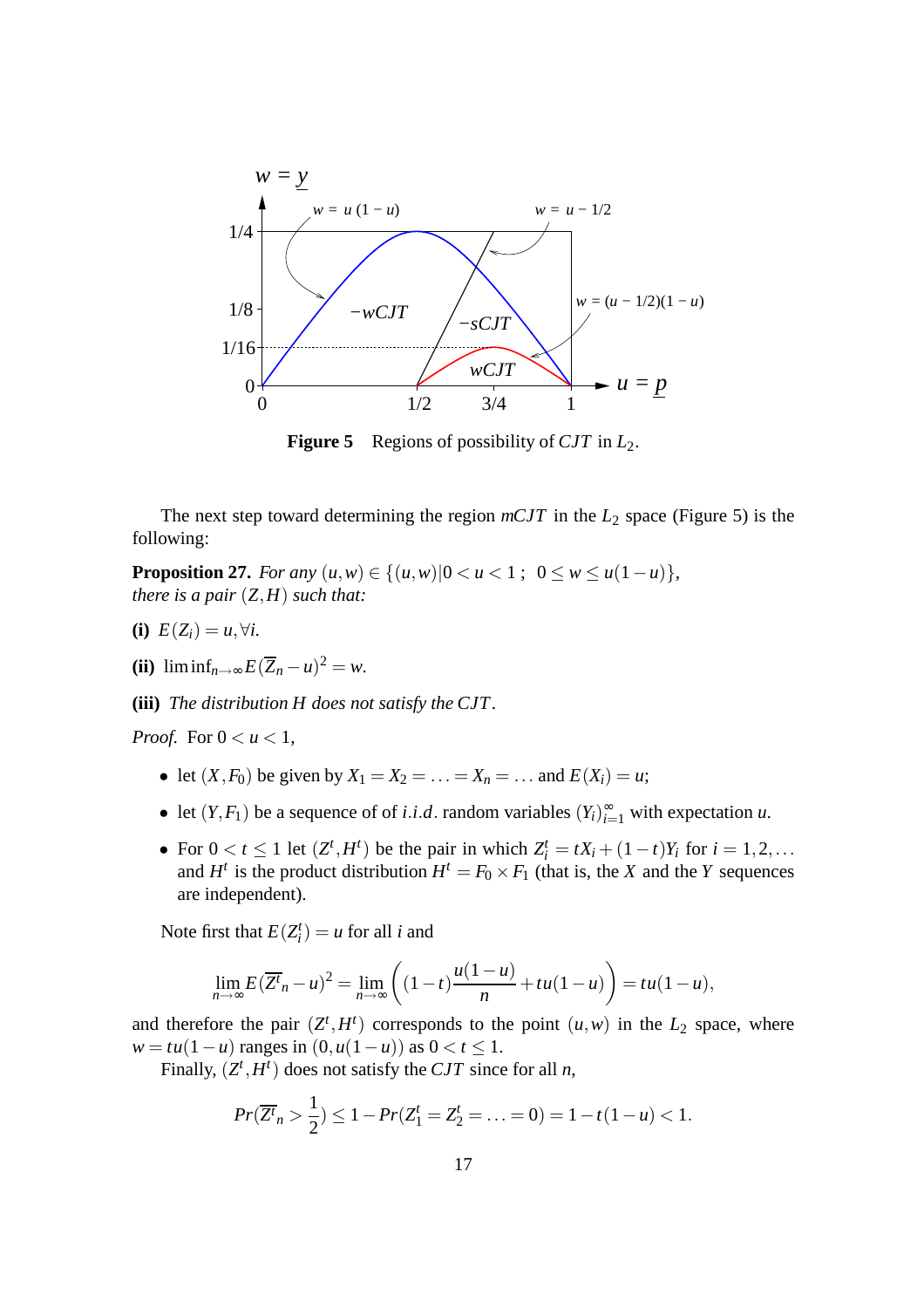As this argument does not apply for  $t = 0$  it remains to prove that, except for  $(1,0)$ , to any point (*u*,0) on the *x* axis corresponds a distribution that does not satisfy the *CJT*. For  $0 \le u \le 1/2$ , the sequence  $(Y, F_1)$  of of *i.i.d.* random variables  $(Y_i)_{i=1}^{\infty}$  with expectation *u* does not satisfy the *CJT*, as follows from the result of Berend and Paroush (1998). For  $1/2 < u < 1$  such a sequence of *i.i.d.* random variables does satisfy the *CJT* and we need the following more subtle construction:

Given the two sequences  $(X, F_0)$  and  $(Y, F_1)$  defined above we construct a sequence  $Z = (Z_i)_{i=1}^{\infty}$  consisting of alternating blocks of  $X_i$ -s and  $Y_i$ -s, with the probability distribution on *Z* being that induced by the product probability  $H = F_0 \times F_1$ . Clearly  $E(Z_i) = u$ for all *i*, in particular  $\overline{p}_n = u$  for all *n* and  $\underline{p} = u$ . We denote by  $B_\ell$  the set of indices of the  $\ell$ -th block and its cardinality by  $b_{\ell}$ . Thus  $n(\ell) = \sum_{j=1}^{\ell} b_j$  is the index of  $Z_i$  at the end of the  $\ell$ -th block. Therefore

$$
B_{\ell+1} = \{n(\ell)+1,\ldots,n(\ell)+b_{\ell+1})\}
$$
 and  $n(\ell+1) = n(\ell)+b_{\ell+1}$ .

Define the block size  $b_{\ell}$  inductively by:

- 1.  $b_1 = 1$ , and for  $k = 1, 2, \ldots$ ,
- 2.  $b_{2k} = k \sum_{j=1}^{k} b_{2j-1}$  and  $b_{2k+1} = b_{2k}$ .

Finally we define the sequence  $Z = (Z_i)_{i=1}^{\infty}$  to consist of  $X_i$ -s in the odd blocks and  $Y_i$ -s in the even blocks, that is,

$$
Z_i = \begin{cases} X_i & \text{if } i \in B_{2k-1} \quad \text{for some } k = 1, 2, \dots \\ Y_i & \text{if } i \in B_{2k} \quad \text{for some } k = 1, 2, \dots \end{cases}
$$

Denote by  $n_x(\ell)$  and  $n_y(\ell)$  the number of *X* coordinates and *Y* coordinates respectively in the sequence *Z* at the end of the  $\ell$ -th block and by  $n(\ell) = n_x(\ell) + n_y(\ell)$  the number of coordinates at the end of the ℓ-th block of *Z*. It follows from 1 and 2 (in the definition of  $b_{\ell}$ ) that for  $k = 1, 2, \ldots$ ,

$$
n_x(2k-1) = n_y(2k-1) + 1 \tag{32}
$$

$$
\frac{n_x(2k)}{n_y(2k)} \le \frac{1}{k} \quad \text{and hence also} \quad \frac{n_x(2k)}{n(2k)} \le \frac{1}{k} \tag{33}
$$

It follows from (32) that at the end of each odd-numbered block  $2k - 1$ , there is a majority of  $X_i$  coordinates that with probability  $(1 - u)$  will all have the value 0. Therefore,

$$
Pr\left(\overline{Z}_{n(2k-1)} < \frac{1}{2}\right) \geq (1-u) \quad \text{for } k = 1, 2, \ldots,
$$

and hence

$$
\liminf_{n\to\infty} Pr\left(\overline{Z}_n > \frac{1}{2}\right) \leq u < 1;
$$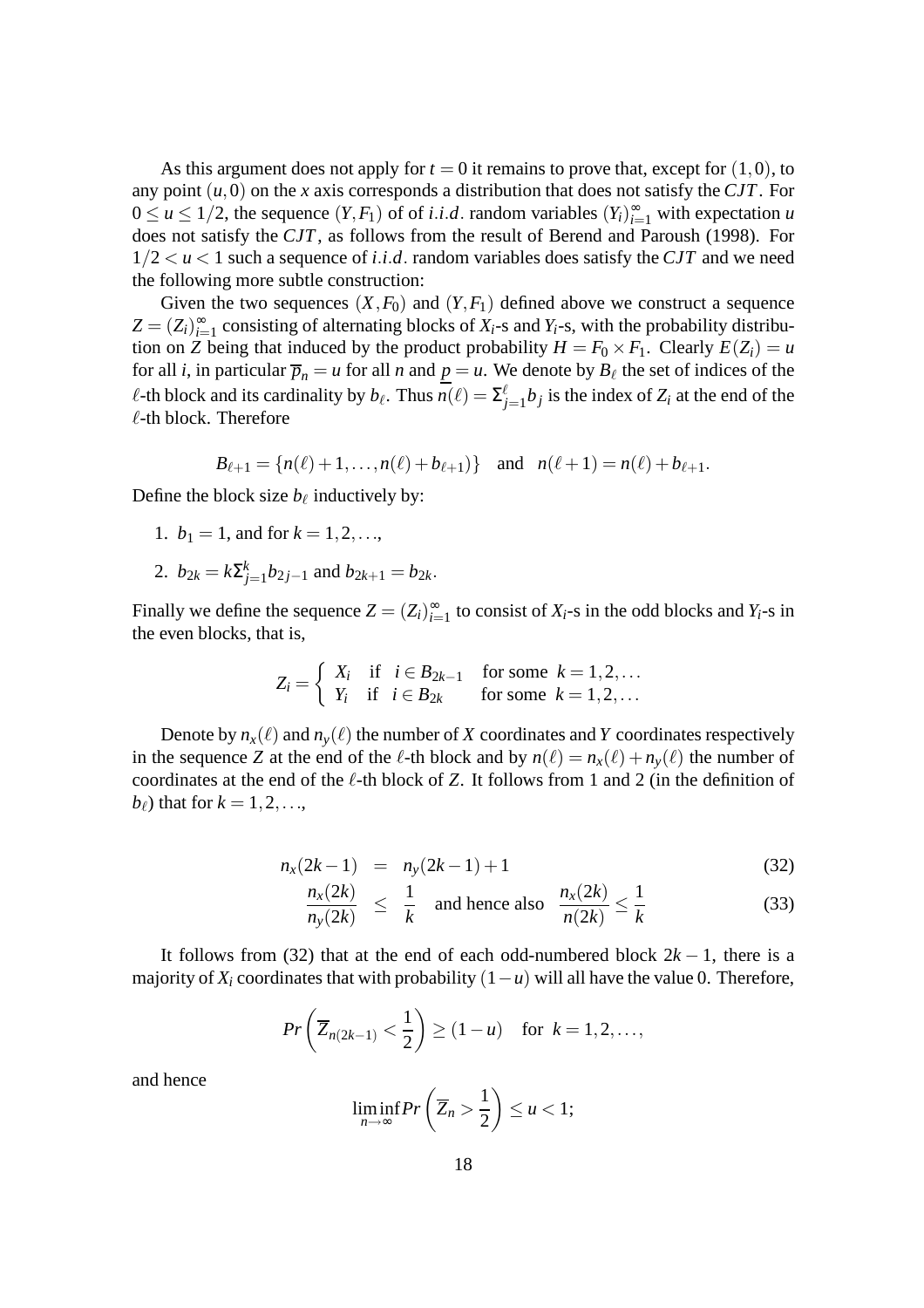that is, (*Z*,*H*) does not satisfy the *CJT*. It remains to show that

$$
\underline{y} = \liminf_{n \to \infty} E(\overline{Z}_n - \overline{p}_n)^2 = 0.
$$

To do so, we show that the subsequence of  $\left\{E((\overline{Z}_n - \overline{p}_n)^2)\right\}_{n=1}^{\infty}$  corresponding to the end of the even-numbered blocks converges to 0, namely,

$$
\lim_{k\to\infty} E(\overline{Z}_{n(2k)} - \overline{p}_{n(2k)})^2 = 0.
$$

Indeed,

$$
E(\overline{Z}_{n(2k)} - \overline{p}_{n(2k)})^2 = E\left(\frac{n_x(2k)}{n(2k)}(X_1 - u) + \frac{1}{n(2k)}\Sigma_{i=1}^{n_y(2k)}(Y_i - u)\right)^2.
$$

Since the  $Y_i$ -s are *i*.*i*.*d*. and independent of  $X_1$  we have

$$
E(\overline{Z}_{n(2k)} - \overline{p}_{n(2k)})^2 = \frac{n_x^2(2k)}{n^2(2k)}u(1-u) + \frac{n_y(2k)}{n^2(2k)}u(1-u),
$$

and by property (33) we get finally:

$$
\lim_{k\to\infty} E(\overline{Z}_{n(2k)} - \overline{p}_{n(2k)})^2 \le \lim_{k\to\infty} \left(\frac{1}{k^2}u(1-u) + \frac{1}{n(2k)}u(1-u)\right) = 0,
$$

 $\Box$ 

concluding the proof of the proposition.

Proposition 27 asserts that for every point  $(u, w)$  in Figure 5, except for the point  $(1,0)$ , there is a distribution with these parameters that does not satisfy the*CJT*. This was known from our previous results in the regions −*wCJT* and −*sCJT*. As for the region *wCJT*, Proposition 27 and Theorem 26 yield the following conclusions, presented in Figure 6.

**Corollary 28.** *1. The region below the small parabola in Figure 5, with the exception of the point* (1,0)*, is in mCJT, that is,*

$$
\left\{(\underline{p},\underline{y})|\frac{1}{2}\leq \underline{p}<1;\text{ and }\underline{y}\leq \frac{1}{2}(2\underline{p}-1)(1-\underline{p})\right\}\subseteq mCJT.
$$

2. The point  $(p, y) = (1, 0)$  is the only point in sCJT. It corresponds to a single se*quence with*  $X_1 = \cdots = X_n = \cdots$  *with*  $F(X_i = 1) = 1$ .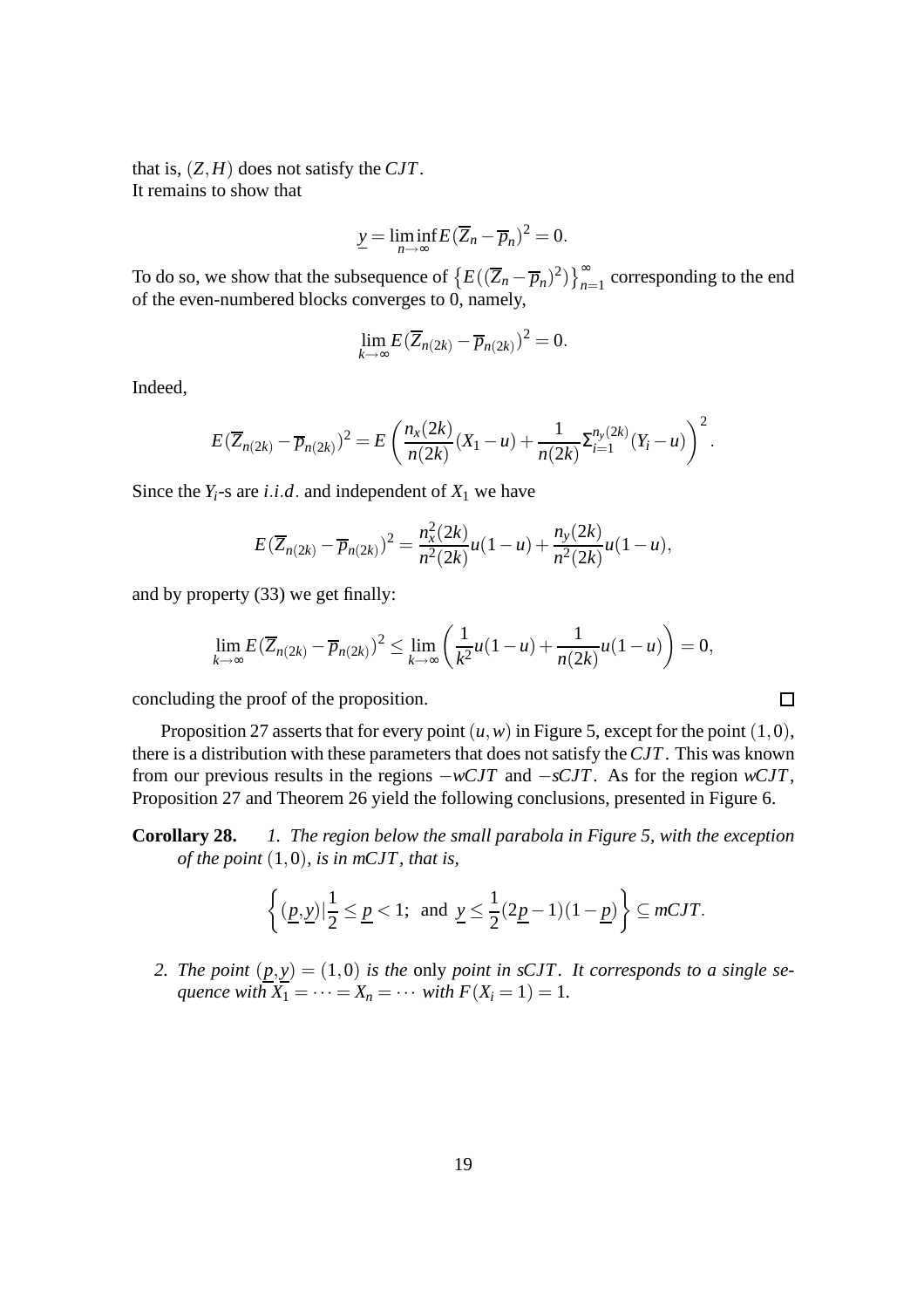

**Figure 6** *mCJT* and *sCJT* in the  $L_2$  space.

# **7 Exchangeable variables**

In this section we fully characterize the distributions of sequences  $X = (X_1, X_2, \ldots, X_n, \ldots)$ of *exchangeable* variables that satisfy the *CJT*. We first recall:

**Definition 29.** A sequence of random variables  $X = (X_1, X_2, \ldots, X_n, \ldots)$  is exchangeable *if for every n and every permutation*  $(k_1, \ldots, k_n)$  *of*  $(1, \ldots, n)$ *, the finite sequence*  $(X_{k_1}, \ldots, X_{k_n})$ *has same n-dimensional probability distribution as*  $(X_1, \ldots, X_n)$ *.* 

We shall make use of the following characterization theorem due to de Finetti (see, e.g., Feller (1966), Vol. II, page 225).

**Theorem 30.** A sequence of binary random variables  $X = (X_1, X_2, ..., X_n, ...)$  is exchange*able if and only if there is a probability distribution F on* [0,1] *such that for every n:*

$$
Pr(X_1 = \dots = X_k = 1, X_{k+1} = \dots = X_n = 0) = \int_0^1 \theta^k (1 - \theta)^{n-k} dF
$$
 (34)

$$
Pr(X_1 + \dots + X_n = k) = {n \choose k} \int_0^1 \theta^k (1 - \theta)^{n-k} dF \quad (35)
$$

The usefulness of de Finetti for our purposes is that it enables an easy projection of the distribution into our  $L_2$  space:

**Theorem 31.** *Let*  $X = (X_1, X_2, ..., X_n, ...)$  *be a sequence of exchangeable binary random variables and let F be the corresponding distribution function in de Finetti's theorem. Then,*

$$
\underline{y} = \lim_{n \to \infty} E(\overline{X}_n - u)^2 = V(F), \tag{36}
$$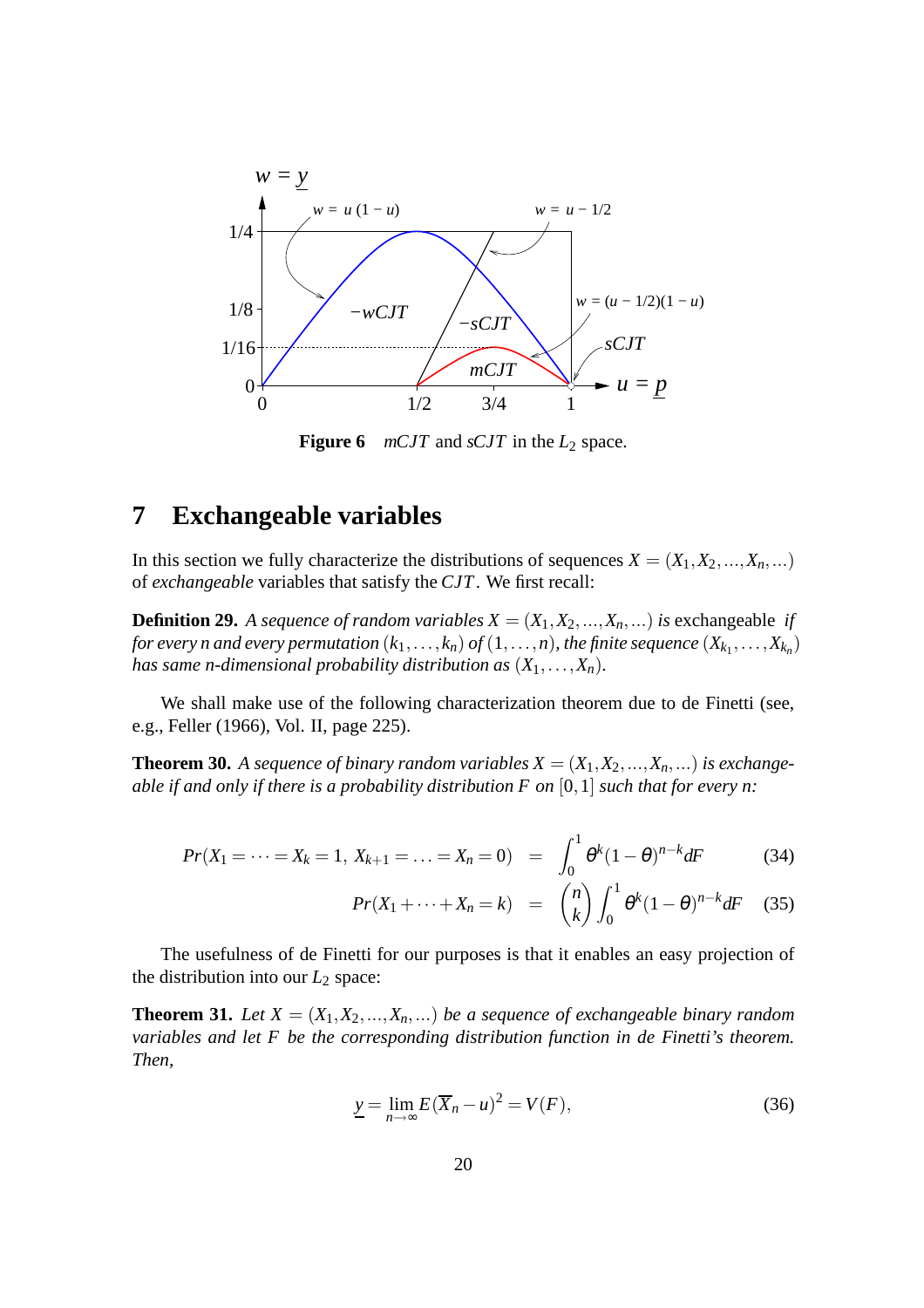*where*

$$
u = \int_0^1 \theta dF
$$
 and  $V(F) = \int_0^1 (\theta - u)^2 dF$ .

*Proof.* We have

$$
u = E(X_i) = Pr(X_i = 1) = \int_0^1 x dF \; ; \; V(X_i) = u(1 - u)
$$

and for  $i \neq j$ ,

$$
Cov(X_i, X_j) == Pr(X_i = X_j = 1) - u^2 = \int_0^1 x^2 dF - u^2 = V(F).
$$

So,

$$
E(\overline{X}_n - u)^2 = E\left(\frac{1}{n}\Sigma_1^n(X_i - u)\right)^2
$$
  
= 
$$
\frac{1}{n^2}\Sigma_1^n V(X_i) + \frac{1}{n^2}\Sigma_{i \neq j}Cov(X_i, X_j)
$$
  
= 
$$
\frac{nu(1 - u)}{n^2} + \frac{n(n - 1)}{n^2}V(F),
$$

which implies equation (36).

We can now state the characterization theorem:

**Theorem 32.** *A sequence*  $X = (X_1, X_2, ..., X_n, ...)$  *of binary exchangeable random variables with a corresponding distribution*  $F(\theta)$  *satisfies the CJT if and only if* 

$$
Pr\left(\frac{1}{2} < \theta \le 1\right) = 1,\tag{37}
$$

*that is, if and only if the support of F is in the open semi-interval*  $(1/2,1]$ *.* 

*Proof.* The "only if" part follows from the fact that any sequence  $X = (X_1, X_2, ..., X_n, ...)$ of binary *i*.*i*.*d*. random variables with expectation  $E(X_i) = \theta \leq 1/2$ , violates the CJT (by the Berend and Paroush's necessary condition).

To prove that a sequence satisfying condition (37) also satisfies the *CJT*, note that for  $0 < \varepsilon < 1/2$ ,

$$
Pr\left(\overline{X}_n > \frac{1}{2}\right) \ge Pr\left(\theta \ge \frac{1}{2} + \varepsilon\right) Pr\left(\overline{X}_n > \frac{1}{2} | \theta \ge \frac{1}{2} + \varepsilon\right). \tag{38}
$$

 $\Box$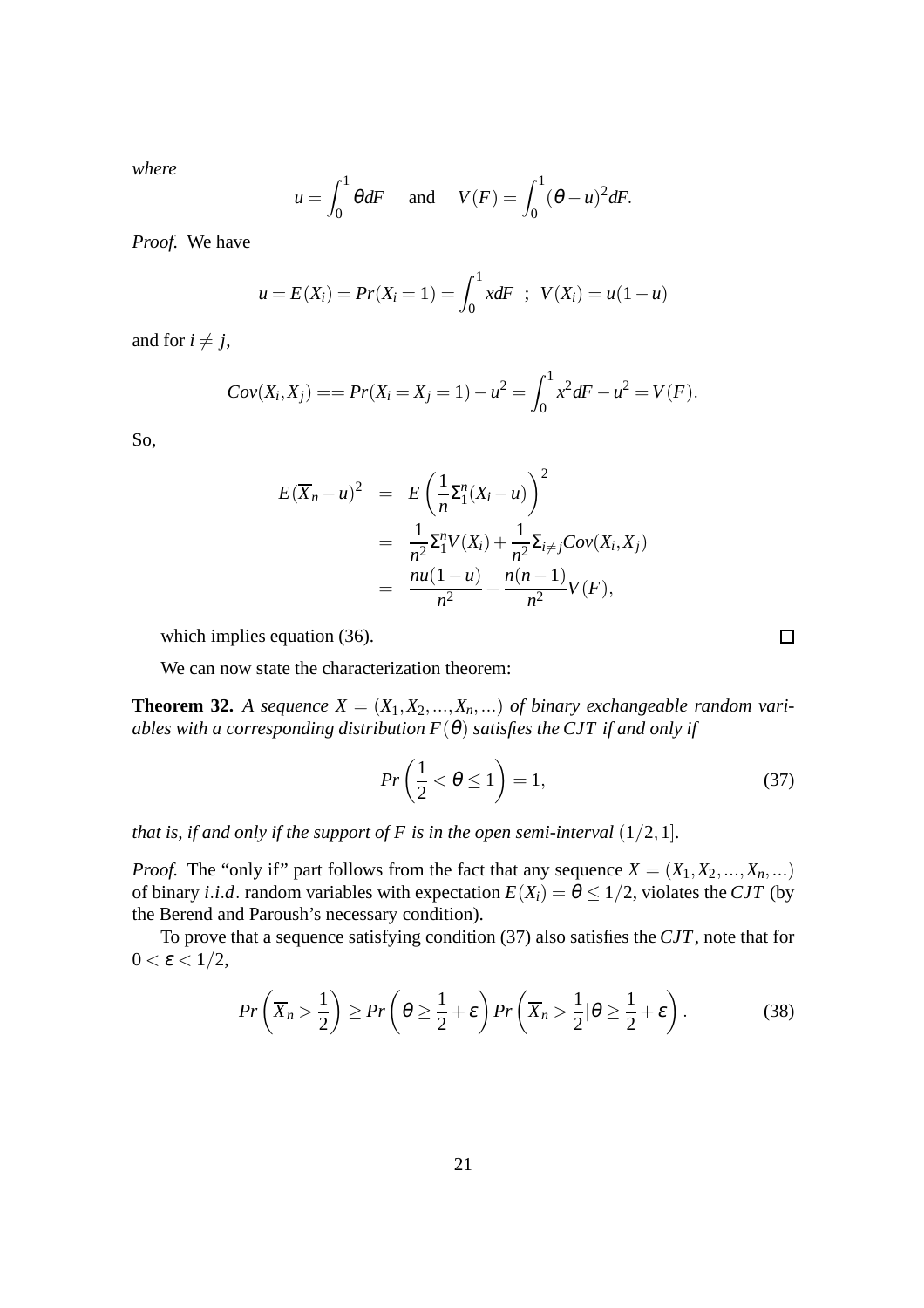For the second term in (38) we have:

$$
Pr\left(\overline{X}_n > \frac{1}{2} | \theta \ge \frac{1}{2} + \varepsilon\right) = \Sigma_{k > \frac{n}{2}} Pr\left(X_1 + \dots + X_k = k | \theta \ge \frac{1}{2} + \varepsilon\right) \tag{39}
$$

$$
= \Sigma_{k>\frac{n}{2}}\binom{n}{k}\int_{\frac{1}{2}+\varepsilon}^{1}\theta^k(1-\theta)^{n-k}dF
$$
 (40)

$$
= \int_{\frac{1}{2}+\varepsilon}^{1} \left[ \Sigma_{k>\frac{n}{2}} \binom{n}{k} \theta^{k} (1-\theta)^{n-k} \right] dF \tag{41}
$$

$$
:= \int_{\frac{1}{2}+\varepsilon}^{1} S_n(\theta) dF \tag{42}
$$

Now, using Chebyshev's inequality we have:

$$
S_n(\theta) = Pr\left(\overline{X}_n > \frac{1}{2} | \theta\right) \geq Pr\left(\overline{X}_n > \frac{1}{2} + \varepsilon | \theta\right)
$$
(43)

$$
\geq 1 - \frac{V(\overline{X}_n|\theta)}{(\theta - \frac{1}{2} - \varepsilon)^2} = 1 - \frac{\theta(1 - \theta)}{n(\theta - \frac{1}{2} - \varepsilon)^2} \qquad (44)
$$

Since the last expression in (44) converges to 1 uniformly on  $[1/2+\varepsilon, 1]$  as  $n \to \infty$ , taking the limit  $n \rightarrow \infty$  of (42) and using (44) we have:

$$
\lim_{n \to \infty} Pr\left(\overline{X}_n > \frac{1}{2} | \theta \ge \frac{1}{2} + \varepsilon\right) \ge \int_{\frac{1}{2} + \varepsilon}^1 dF = Pr\left(\theta \ge \frac{1}{2} + \varepsilon\right). \tag{45}
$$

From (38) and (45) we have that for and fixed  $\varepsilon > 0$ ,

$$
\lim_{n \to \infty} Pr\left(\overline{X}_n > \frac{1}{2}\right) \ge \left[Pr\left(\theta \ge \frac{1}{2} + \varepsilon\right)\right]^2. \tag{46}
$$

Since (46) must hold for all  $1/2 > \varepsilon > 0$ , and since  $Pr\left(\frac{1}{2} < \theta \le 1\right) = 1$ , we conclude that

$$
\lim_{n \to \infty} Pr\left(\overline{X}_n > \frac{1}{2}\right) = 1,\tag{47}
$$

 $\Box$ 

i.e., the sequence  $X = (X_1, X_2, \ldots, X_n, \ldots)$  satisfies the *CJT*.

To draw the consequences of Theorem 32 we prove first the following:

**Proposition 33.** *Any distribution F of a variable*  $\theta$  *in* [1/2, 1] *satisfies* 

$$
V(F) \le (u - \frac{1}{2})(1 - u),\tag{48}
$$

*where*  $u = E(F)$ *, and equality holds in (48) only for* F in which

$$
Pr(\theta = \frac{1}{2}) = 2(1 - u) \quad \text{and} \quad Pr(\theta = 1) = 2u - 1. \tag{49}
$$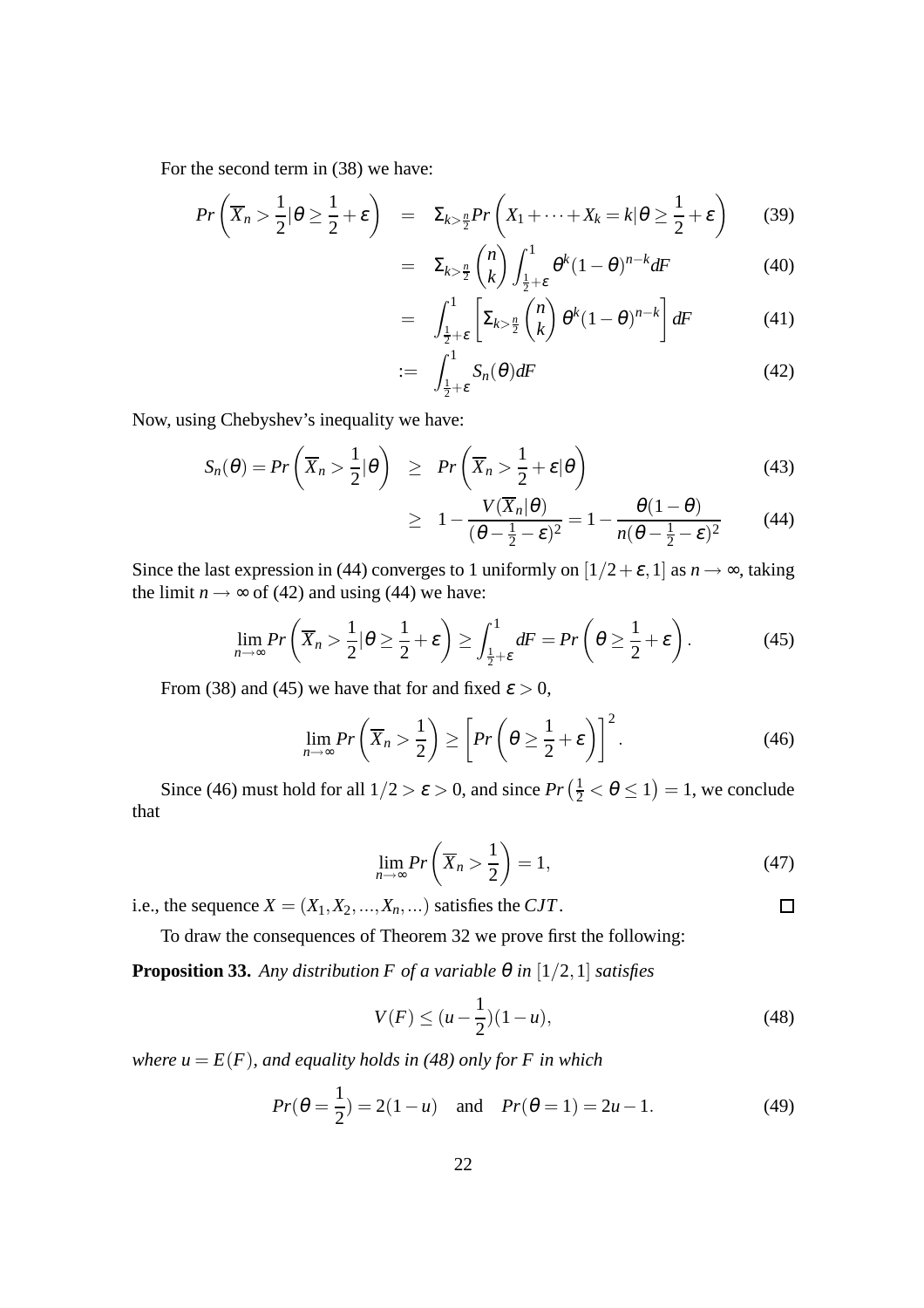*Proof.* We want to show that

$$
\int_{1/2}^{1} \theta^2 dF(\theta) - u^2 \le (u - \frac{1}{2})(1 - u),
$$
\n(50)

or, equivalently,

$$
\int_{1/2}^{1} \theta^2 dF(\theta) - \frac{3}{2}u + \frac{1}{2} \le 0.
$$
 (51)

Replacing  $u = \int_{1/2}^{1} \theta dF(\theta)$  and  $\frac{1}{2} = \int_{1/2}^{1}$ 1  $\frac{1}{2}$ *dF*( $\theta$ ), inequality (50) is equivalent to

$$
\int_{1/2}^{1} (\theta^2 - \frac{3}{2}\theta + \frac{1}{2}) dF(\theta) := \int_{1/2}^{1} g(\theta) dF(\theta) \le 0.
$$
 (52)

The parabola  $g(\theta)$  is convex and satisfies  $g(1/2) = g(1) = 0$  and  $g(\theta) < 0$  for all  $1/2 <$  $\theta$  < 1, which proves (52). Furthermore, equality to 0 in (52) is obtained only when *F* is such that  $Pr(1/2 < \theta < 1) = 0$ , and combined with  $u = E(F)$  this implies (49).  $\Box$ 

The next proposition provides a sort of an inverse to proposition 33.

**Proposition 34.** *For any pair*  $(u, w)$  *where*  $1/2 < u \le 1$  *and*  $0 \le w < (u - 1/2)(1 - u)$ *, there is a distribution*  $F(\theta)$  *on*  $(1/2, 1]$  *such that*  $E(F) = u$  *and*  $V(F) = w$ .

*Proof.* For  $u = 1$ , the only point in this region is when  $w = 0$  and for this point  $(1,0)$ the claim is trivially true (with the distribution  $Pr(\theta = 1) = 1)$ , and so it suffices to consider only the case  $u < 1$ . Given  $(u, w)$ , for any *y* satisfying  $1/2 < y \le u < 1$  define the distribution  $F_\nu$  for which

$$
Pr(\theta = y) = (1 - u)/(1 - y)
$$
 and  $Pr(\theta = 1) = (u - y)/(1 - y)$ .

This distribution satisfies  $E(F_v) = u$  and it remains to show that we can choose *y* so that  $V(F_v) = w$ . Indeed,

$$
V(F_y) = \frac{1-u}{1-y} y^2 + \frac{u-y}{1-y} - u^2.
$$

For a given  $u < 1$  this is a continuous function of *y* satisfying:  $\lim_{y\to u}V(F_y) = 0$  and lim<sub>*y*→1/2</sub>*V*(*F<sub>y</sub>*) = (*u* − 1/2)(1 − *u*). Therefore, for  $0 \le w < (u - 1/2)(1 - u)$ , there is a value  $y^*$  for which *V*(*F<sub>y<sup>\*</sub>*</sup>) = *w*.</sub> value *y*<sup>\*</sup> for which  $V(F_{y^*}) = w$ .

The geometric expression of Theorem 32 can now be stated as follows: In the  $L_2$  plane of  $(p, y)$  let

$$
A = \left\{ (\underline{p}, \underline{y}) | \frac{1}{2} < \underline{p} \le 1; \text{ and } \underline{y} < (\underline{p} - \frac{1}{2})(1 - \underline{p}) \right\} \bigcup \left\{ (1, 0) \right\}
$$

This is the region strictly below the small parabola in Figure 6, excluding  $(1/2,0)$  and adding  $(1,0)$ .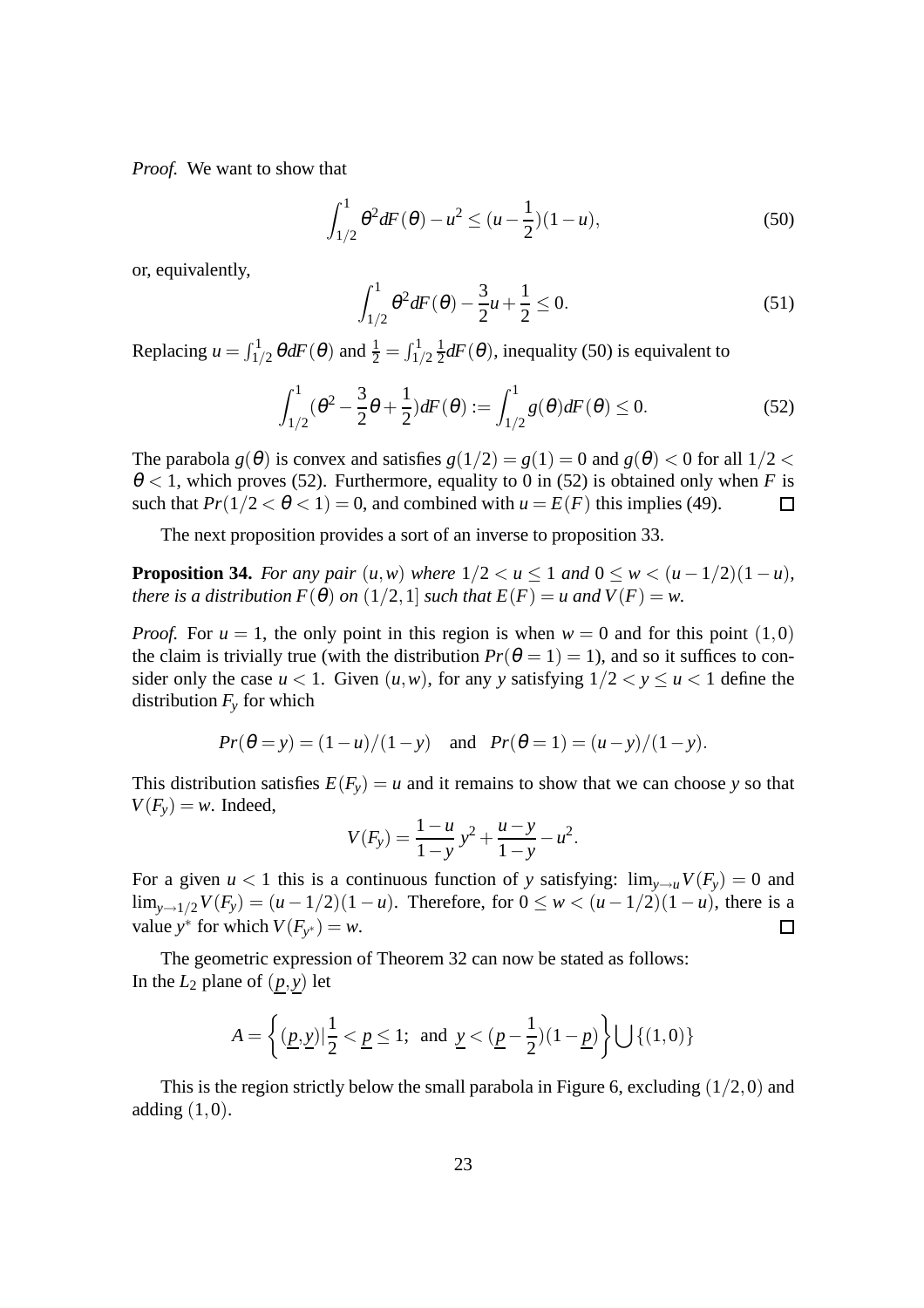- **Theorem 35.** *1. Any exchangeable sequence of binary random variables that satisfy the CJT corresponds to*  $(p, y) \in A$ .
	- *2. To any*  $(p, y) \in A$  *there exists an exchangeable sequence of binary random variables with parameters*  $(p, y)$  *that satisfy the CJT.*

*Proof.* The statements of the theorems are trivially true for the point  $(1,0)$ , as it corresponds to the unique distribution:  $Pr(X_1 = ... = X_n ...) = 1$ , which is both exchangeable and satisfies the *CJT*. For all other points in *A*,

- Part 1. follows de Finetti's Theorem 30, Theorem 32 and Proposition 33.
- Part 2. follows de Finetti's Theorem 30, Theorem 32 and Proposition 34.

 $\Box$ 

**Remark 36.** *Note that Theorem 26 and part (ii) of Theorem 35 each establish the existence of distributions satisfying the CJT in the interior of the region below the small parabola in Figure 6. The two theorems exhibit examples of such a distribution: while the proof of part (ii) of Theorem (35) provides to each point* (*p*, *y*) *in this region a corresponding exchangeable distribution that satisfies the CJT , Theorem (26), provides other distributions satisfying the CJT that are clearly not exchangeable.*

# **8 General interlacing**

We now generalize the main construction of the proof of Theorem 20. This may be useful in advancing our investigations.

**Definition 37.** *Let*  $X = (X_1, X_2, ..., X_n, ...)$  *be a sequence of binary random variables with joint probability distribution F and let*  $Y = (Y_1, Y_2, ..., Y_n, ...)$  *be another sequence of binary random variables with joint distribution G. For*  $t \in [0,1]$ *, the t-interlacing of*  $(X, F)$  *and*  $(Y, G)$  *is the pair*  $(Z, H) := (X, F) *_{t} (Y, G)$  *where for n* = 1,2, ...

$$
Z_n = \begin{cases} X_{\lfloor tn \rfloor} & \text{if } \lfloor tn \rfloor > \lfloor t(n-1) \rfloor \\ Y_{\lceil (1-t)n \rceil} & \text{if } \lceil (1-t)n \rceil > \lceil (1-t)(n-1) \rceil \end{cases} \tag{53}
$$

*and*  $H = F \times G$  *is the product probability distribution of* F and G.

The following lemma is a direct consequence of Definition 37.

**Lemma 38.** *If*  $(X, F)$  *and*  $(Y, G)$  *satisfy the CJT then for any*  $t \in [0, 1]$  *the pair*  $(Z, H) =$  $(X, F) *_{t} (Y, G)$  *also satisfies the CJT*.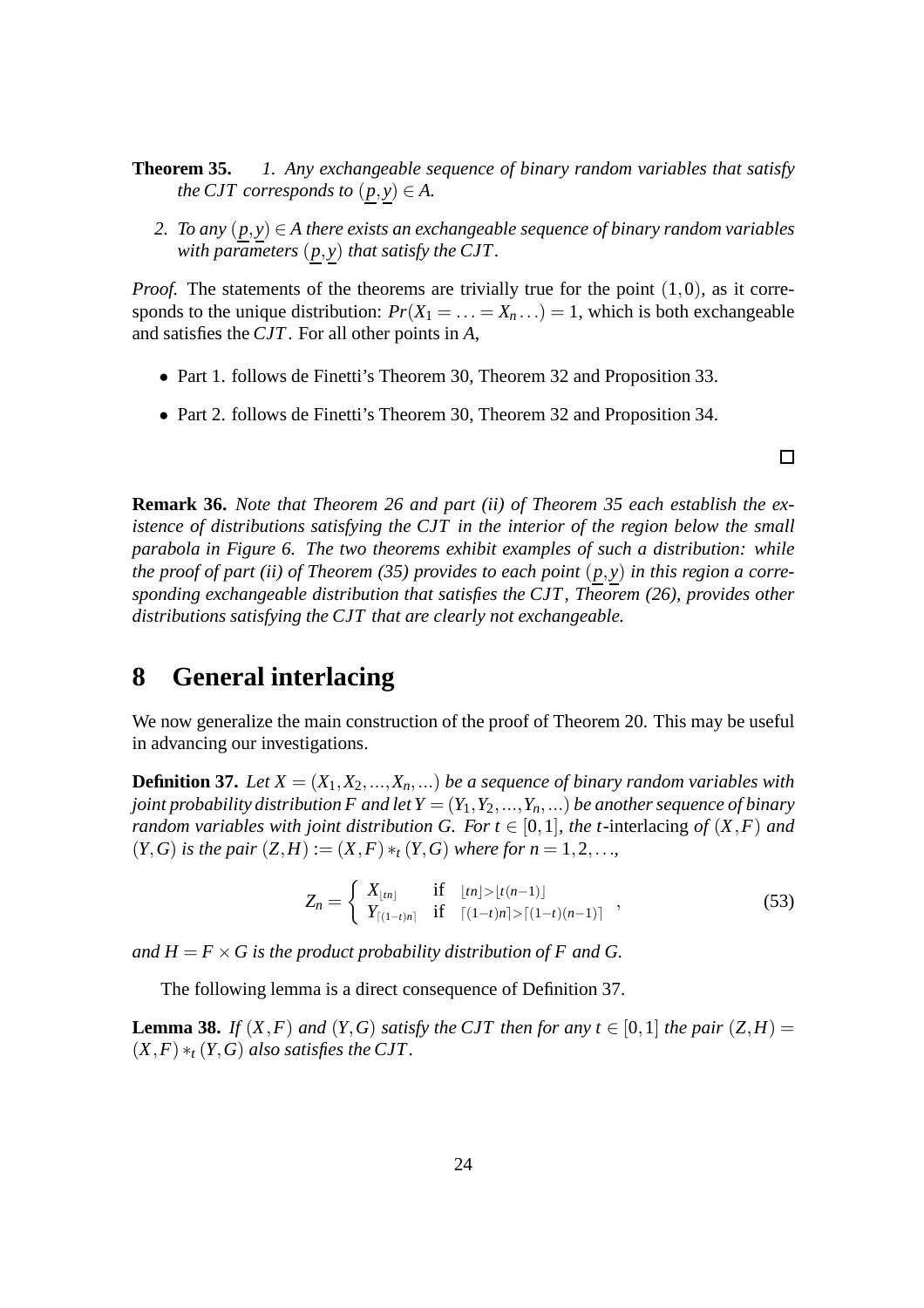*Proof.* We may assume that  $t \in (0,1)$ . Note that

$$
\left\{\omega|\overline{Z}_n(\omega)>\frac{1}{2}\right\}\supseteq \left\{\omega|\overline{X}_{\lfloor tn\rfloor}(\omega)>\frac{1}{2}\right\}\cap\left\{\omega|\overline{Y}_{\lceil(1-t)n\rceil}(\omega)>\frac{1}{2}\right\}
$$

By our construction and the fact that both (*X*,*F*) and (*Y*,*G*) satisfy the *CJT*,

$$
\lim_{n\to\infty} F\left(\overline{X}_{\lfloor tn\rfloor} > \frac{1}{2}\right) = 1 \text{ and } \lim_{n\to\infty} G\left(\overline{Y}_{\lceil(1-t)n\rceil} > \frac{1}{2}\right) = 1.
$$

As

$$
H\left(\overline{Z}_n > \frac{1}{2}\right) \geq F\left(\overline{X}_{\lfloor t n \rfloor} > \frac{1}{2}\right) \cdot G\left(\overline{Y}_{\lceil (1-t)n \rceil} > \frac{1}{2}\right),
$$

the proof follows.

**Corollary 39.** *The region wCJT is* star-convex *in the L*<sup>1</sup> *space . Hence, in particular, it is path-connected in this space.*

*Proof.* Let  $(u, w)$  be a point in *wCJT* in the  $L_1$  space. Then, there exists a pair  $(X, F)$ which satisfies *CJT*, where *X* is the sequence of binary random variables with joint probability distribution *F* satisfying  $p = u$  and  $y^* = w$ . By Remark 21, Lemma 38, and the proof of Theorem 20, the line segment  $[(u, w), (1, 0)]$  is contained in *wCJT*, proving that *wCJT* is star-convex.  $\Box$ 

**Corollary 40.** *The region wCJT is* path-connected *in the L*<sup>2</sup> *space.*

*Proof.* In the  $L_2$  space a point  $(u, w)$  corresponds to  $\underline{p} = u$  and  $\underline{y} = w$ . By the same arguments as before, the arc of the parabola  $w = ((1 - u)/(1 - u_0))^2 w_0$  connecting  $(u, w)$ <br>to (1,0) (see Figure 4) is contained in *wCJT*, and thus *wCJT* is path-connected. to (1,0) (see Figure 4) is contained in *wCJT*, and thus *wCJT* is path-connected.

# **9** *CJT* **in the space of all probability distributions.**

We look at the space  $S_p = \{0, 1\}^\infty$  already introduced in the proof of Proposition 27 on page 17. We consider *S<sup>p</sup>* both as a measurable product space and as a topological product space. Let  $\mathscr P$  be the space of all probability distributions on  $S_p$ .  $\mathscr P$  is a compact metric space in the weak topology. Let  $\mathscr{P}_1 \subseteq \mathscr{P}$  be the set of all probability distributions in  $\mathscr{P}$ that satisfy the *CJT* and let  $\mathcal{P}_2 = \mathcal{P} \setminus \mathcal{P}_1$  be the set of all probability distributions in  $\mathcal{P}$ that do not satisfy the *CJT*.

**Lemma 41.** *If*  $P_1$  *and*  $P_2$  *are two distributions in*  $\mathscr{P}$ *, and if*  $P_2 \in \mathscr{P}_2$  *then for any*  $0 < t < 1$ *, the distribution*  $P_3 = tP_1 + (1-t)P_2$  *is also in*  $\mathscr{P}_2$ *.* 

 $\Box$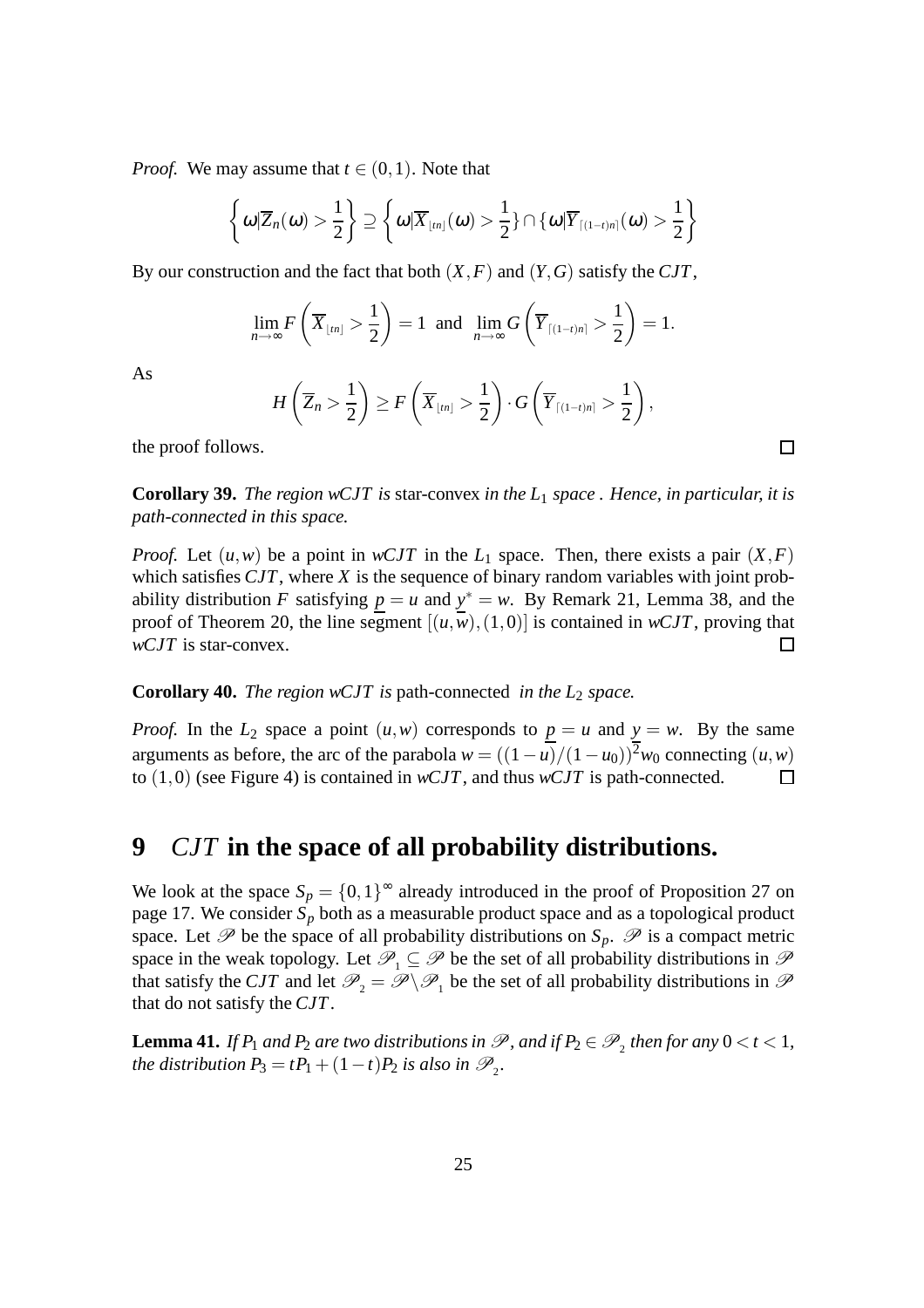*Proof.* For  $n = 1, 2, \dots$ , let

$$
B_n = \left\{ x = (x_1, x_2, \cdots) \in S_p \mid \frac{1}{n} \sum_{i=1}^n x_i > \frac{1}{2} \right\}
$$
 (54)

Since  $P_2 \in \mathcal{P}_2$ , there exists a subsequence  $(B_{n_k})_{k=1}^{\infty}$  $\sum_{k=1}^{\infty}$  and  $\varepsilon > 0$  such that  $P_2(B_{n_k}) \leq 1 - \varepsilon$ for  $k = 1, 2, \cdots$ . Then

$$
P_3(B_{n_k}) = t P_1(B_{n_k}) + (1-t) P_2(B_{n_k}) \le t + (1-t)(1-\varepsilon) = 1 - \varepsilon(1-t),
$$

implying that  $P_3 \in \mathcal{P}_2$ .

# **Corollary 42.** *The set*  $\mathcal{P}_2$  *is dense in*  $\mathcal{P}$  *(in the weak topology) and is convex.*

We proceed now to separate  $\mathcal{P}_1$  from  $\mathcal{P}_2$  in the space  $\mathcal{P}$ . We first observe that  $\mathcal{P}_1$  is convex by its definition and  $\mathcal{P}_2$  is convex by Lemma 41. In order to separate  $\mathcal{P}_1$  from  $\mathcal{P}_2$ by some linear functional we first define the mapping  $T : \mathscr{P} \to \mathbb{R}^N$  where  $\mathscr{N} = \{1, 2, ...\}$ in the following way: For  $P \in \mathscr{P}$  let

$$
T(P) = \left(\int \chi_{B_1} dP, \int \chi_{B_2} dP, \ldots, \int \chi_{B_n} dP, \ldots\right)
$$

where the sets  $B_n$  are defined in (54) and  $\chi_{B_n}$  is the indicator function of the set  $B_n$ , that is, for  $x \in S_p$  and  $n = 1, 2, \ldots$ ,

$$
\chi_{B_n}(x) = \begin{cases} 1 & \text{if } x \in B_n \\ 0 & \text{if } x \notin B_n \end{cases}
$$

.

The mapping *T* is affine and continuous when  $\mathbf{R}^{\mathcal{N}}$  is endowed with the product topology. Clearly,  $T(\mathscr{P}) \subset \ell_{\infty}$ . Also  $T(\mathscr{P}_1)$  and  $T(\mathscr{P}_2)$  are convex and if  $z_1 \in T(\mathscr{P}_1)$  and *z*<sub>2</sub> ∈ *T*( $\mathcal{P}_2$ ) then liminf<sub>*k*→∞</sub>(*z*<sub>1,*k*</sub> − *z*<sub>2,*k*</sub>) ≥ 0, where *z*<sub>*i*</sub> = (*z*<sub>*i*,1</sub>,*z*<sub>*i*,2</sub>...) for *i* = 1,2.

Let  $B: \ell_{\infty} \to \mathbf{R}$  be any *Banach limit* on  $\ell_{\infty}$  (see Dunford and Schwartz (1958), p. 73); then *B* is a continuous linear functional on  $\ell_{\infty}$  and as  $B(z) \ge \liminf_{k \to \infty} z_k$  for every  $z \in \ell_{\infty}$ , we have  $B(z_1) \ge B(z_2)$  whenever  $z_1 \in T(\mathcal{P}_1)$  and  $z_2 \in T(\mathcal{P}_2)$ . Thus the composition  $B \circ T$ , which is also an affine function, satisfies

$$
P_1 \in \mathcal{P}_1
$$
 and  $P_2 \in \mathcal{P}_2 \Longrightarrow B \circ T(P_1) \geq B \circ T(P_2)$ .

We can now improve upon the foregoing separation result between  $T(\mathscr{P}_1)$  and  $T(\mathscr{P}_2)$ as follows:

**Proposition 43.** *For any*  $y \in T(\mathscr{P}_2)$  *there exists*  $\psi \in \ell_{\infty}^*$  *such that* 

- **(i)**  $\psi(z_1) \ge \psi(z_2)$  for every  $z_1 \in T(\mathcal{P}_1)$  and  $z_2 \in T(\mathcal{P}_2)$ ;
- **(ii)**  $\psi(z) > \psi(y)$  *for all*  $z \in T(\mathcal{P}_1)$ *.*

 $\Box$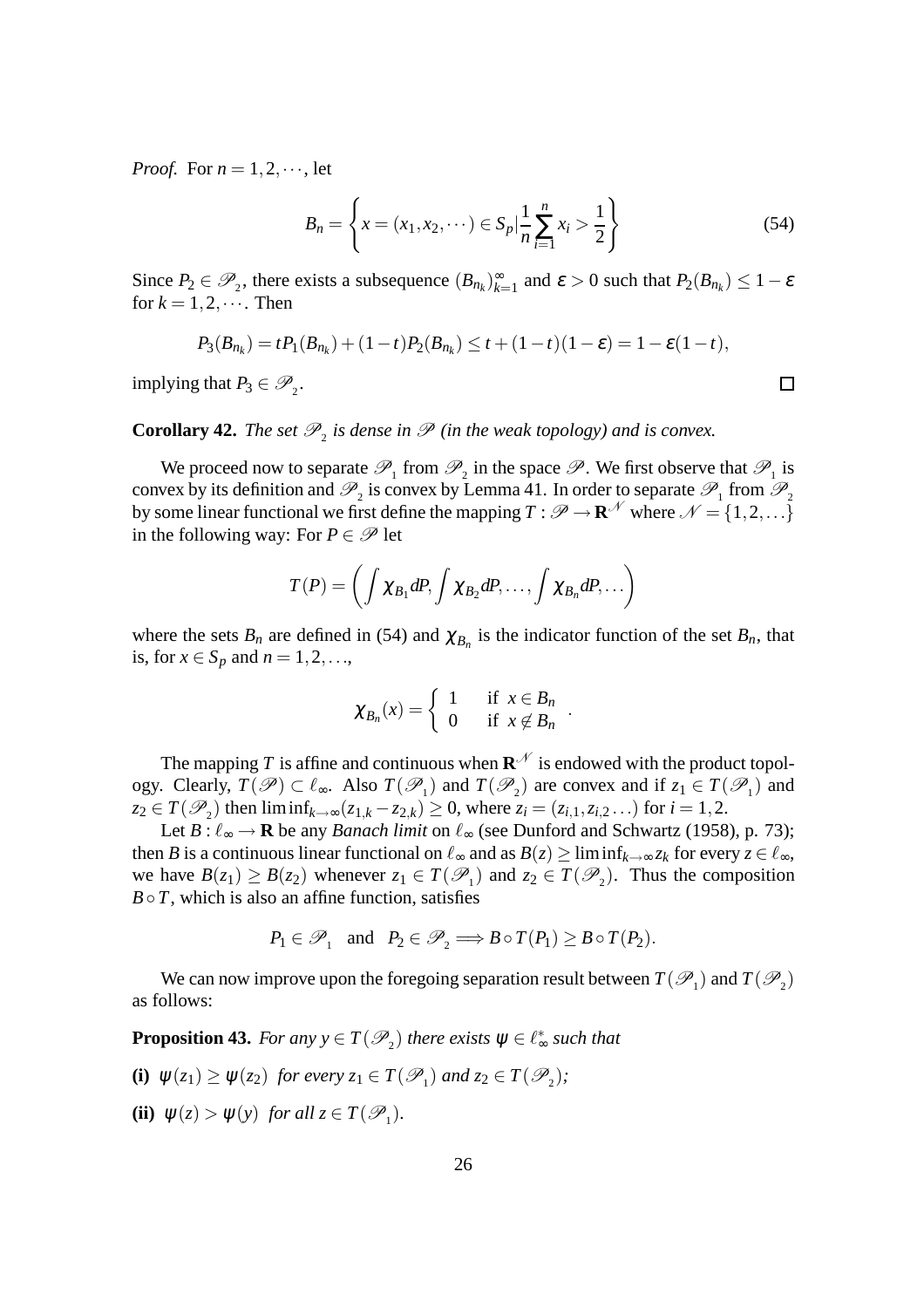*Proof.* Given  $y \in T(\mathcal{P}_2)$ , let  $C = y - T(\mathcal{P}_1)$ . Then, *C* is a convex subset of  $\ell_{\infty}$  and there exists an  $\varepsilon > 0$  such that  $\liminf_{k \to \infty} z_k < -\varepsilon$  for every  $z \in C$ . Let

$$
D=\left\{z\in\ell_{\infty}|\liminf_{k\to\infty}z_k\geq-\varepsilon\right\};
$$

then *D* is convex and  $C \cap D = \phi$ . Furthermore,  $0 \in D$  is an interior point. Hence by Dunford and Schwartz (1958) p. 417, there exists  $\psi \in \ell_{\infty}^*$ ,  $\psi \neq 0$  such that  $\psi(d) \geq \psi(c)$ for all  $d \in D$  and  $c \in C$ . Since  $\ell_{\infty}^+ = \{x \in \ell_{\infty} | x \ge 0\}$  is a cone contained in *D*, and  $\psi$  is bounded from below on *D* (and hence on  $\ell_{\infty}^{+}$ ) it follows that  $\psi \ge 0$  (that is  $\psi(x) \ge 0$  for all  $x \ge 0$ ). Also, as  $0 \notin C$  and  $0 \in Int(D)$ , there exists  $\delta > 0$  such that  $\psi(d) \ge -\delta$  for all *d* ∈ *D* and  $\psi$ (*D*)  $\supseteq$  (− $\delta$ ,∞). Hence  $\psi$ (*c*)  $\leq$  − $\delta$  for all *c* ∈ *C*, that is,  $\psi$ (*y* − *x*)  $\leq$  − $\delta$  for all  $x \in T(\mathscr{P}_1)$ .

Finally, the cone  $C^* = \{z \in \ell_{\infty} | \liminf_{k \to \infty} z_k \ge 0\}$  is contained in *D*; hence  $\psi$  is nonnegative on  $C^*$ . As  $T(\mathcal{P}_1) - T(\mathcal{P}_2) \subseteq C^*$ , the functional  $\psi$  separates weakly between  $T(\mathscr{P}_1)$  and  $T(\mathscr{P}_2)$ .  $\Box$ 

**Remark 44.** *The mapping*  $\psi \circ T$ *, which is defined on*  $\mathcal{P}$ *, may not be continuous in the weak topology on*  $\mathscr P$ *. Nevertheless, it may be useful in distinguishing the elements of*  $\mathscr P_1$ *from those of*  $\mathscr{P}_2$ .

# **References**

- Austen-Smith, D. and J.S. Banks (1996), "Information aggregation, rationality, and the Condorcet Jury Theorem." The American Political Science Review 90: 34–45.
- Berend, D. and J. Paroush (1998), "When is Condorcet Jury Theorem valid ?" Social Choice and Welfare 15: 481–488.
- Condorcet, Marquis de (1785), "Essai sur l'application de l'analyse à la probabilité des décisions rendues à la pluralité des voix". De l'Imprimerie Royale, Paris.
- Feller, W. (1957, third edition), "An Introduction to Probability Theory and Its Applications" Volume I, John Wiley & Sons, New York.
- Feller, W. (1966, second corrected printing), "An Introduction to Probability Theory and Its Applications", Volume II, John Wiley & Sons, New York.
- Dunford, N. and J.T. Schwartz (1958), "Linear Operators", Part I, Interscience Publishers, New York.
- Ladha, K.K. (1995), "Information pooling through majority rule: Condorcet's Jury Theorem with correlated votes." Journal of Economic Behavior and Organization 26: 353–372.
- Laslier, J.-F. and J. Weibull (2008), "Committee decisions: optimality and equilibrium." Mimeo.
- Loève, M. (1963, third edition), "Probability Theory", D. Van Norstrand Company, Inc., Princeton, New Jersey.